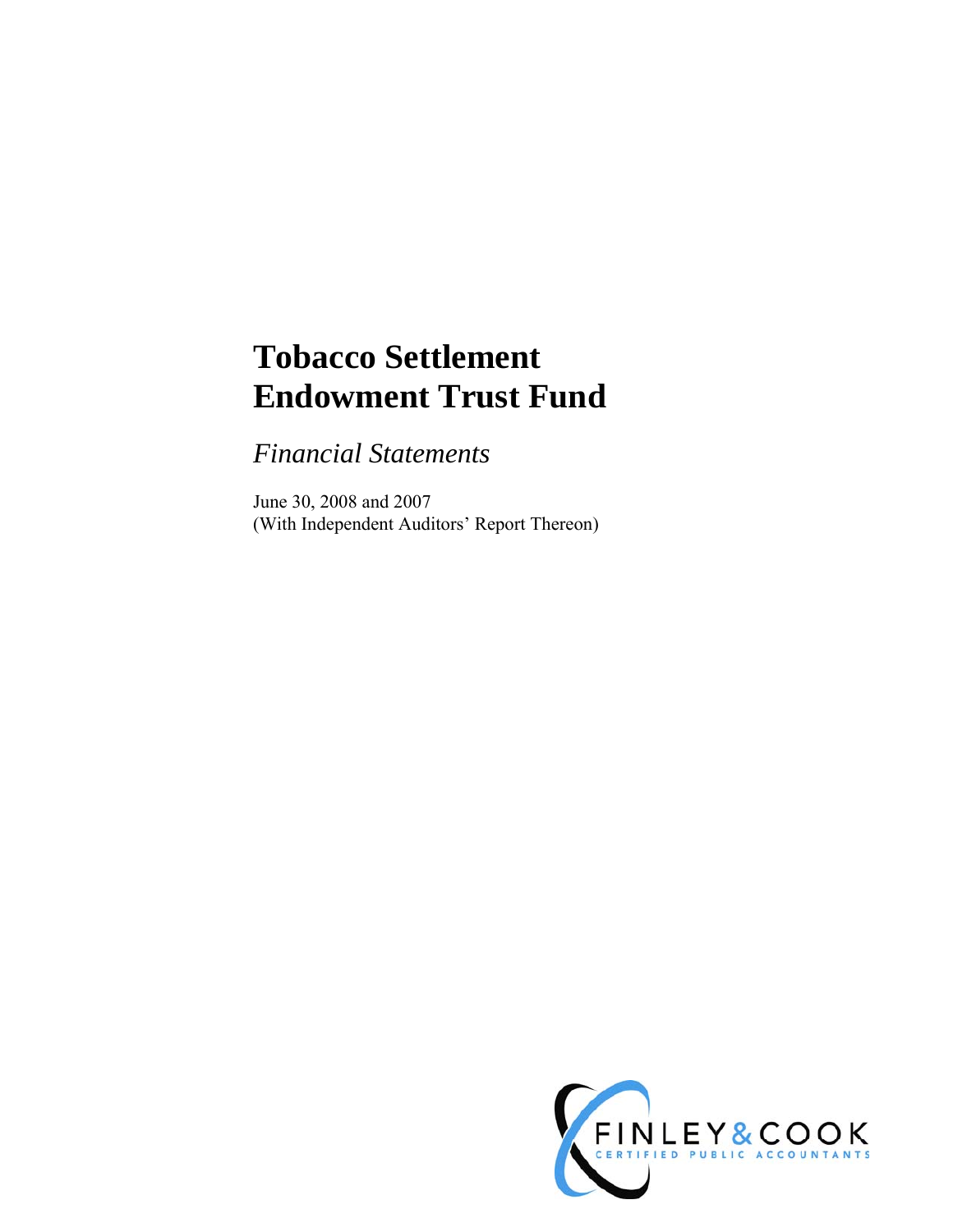# *FINANCIAL* **STATEMENTS**

*Table of Contents* 

|                                                                                                                                                      | Page  |
|------------------------------------------------------------------------------------------------------------------------------------------------------|-------|
|                                                                                                                                                      | 1     |
|                                                                                                                                                      | $I-1$ |
| <b>Financial Statements</b>                                                                                                                          |       |
|                                                                                                                                                      | 3     |
|                                                                                                                                                      | 4     |
|                                                                                                                                                      | 5     |
| Reconciliation of the Balance Sheets—Permanent Fund to                                                                                               | 6     |
| Statements of Revenues, Expenditures, and                                                                                                            | 7     |
| Reconciliation of the Statements of Revenues, Expenditures, and<br>Changes in Fund Balances—Permanent Fund to                                        | 8     |
|                                                                                                                                                      | 9     |
| Report on Internal Control Over Financial Reporting and<br>on Compliance and Other Matters Based on<br>an Audit of Financial Statements Performed in | 26    |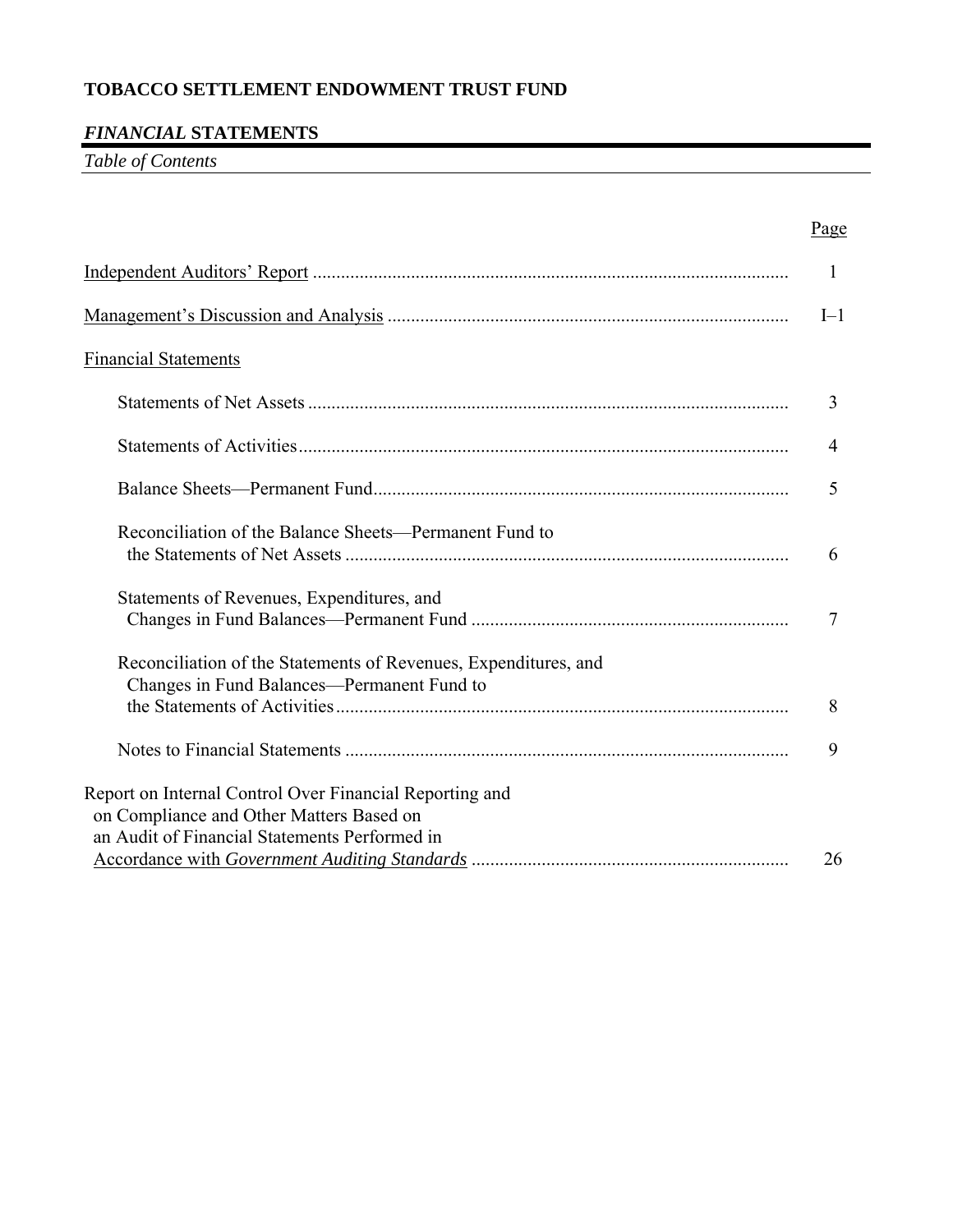

# **INDEPENDENT AUDITORS' REPORT**

Board of Directors and Board of Investors Tobacco Settlement Endowment Trust Fund

We have audited the accompanying financial statements of the governmental activities and permanent fund of the Tobacco Settlement Endowment Trust Fund (the "Fund"), as of and for the years ended June 30, 2008 and 2007, which collectively comprise the Fund's basic financial statements as listed in the table of contents. The Fund is a part of the reporting entity of the State of Oklahoma. These financial statements are the responsibility of the Fund's management. Our responsibility is to express opinions on these financial statements based on our audits.

We conducted our audits in accordance with auditing standards generally accepted in the United States and the standards applicable to financial audits contained in *Government Auditing Standards*, issued by the Comptroller General of the United States. Those standards require that we plan and perform the audit to obtain reasonable assurance about whether the financial statements are free of material misstatement. An audit includes examining, on a test basis, evidence supporting the amounts and disclosures in the financial statements. An audit also includes assessing the accounting principles used and significant estimates made by management, as well as evaluating the overall financial statement presentation. We believe that our audits provide a reasonable basis for our opinions.

As discussed in Note 1, the financial statements of the Fund, a permanent fund of the State of Oklahoma, are intended to present the financial position and the changes in financial position of only that portion of the governmental activities and governmental funds of the State of Oklahoma that is attributable to the transactions of the Fund. They do not purport to, and do not, present fairly the financial position of the State of Oklahoma as of June 30, 2008 and 2007, and the changes in its financial position or, where applicable, its cash flows for the years then ended in conformity with accounting principles generally accepted in the United States.

In our opinion, the financial statements referred to above present fairly, in all material respects, the respective financial position of the governmental activities and permanent fund of the Fund as of June 30, 2008 and 2007, and the respective changes in financial position thereof for the years then ended in conformity with accounting principles generally accepted in the United States.

(Continued)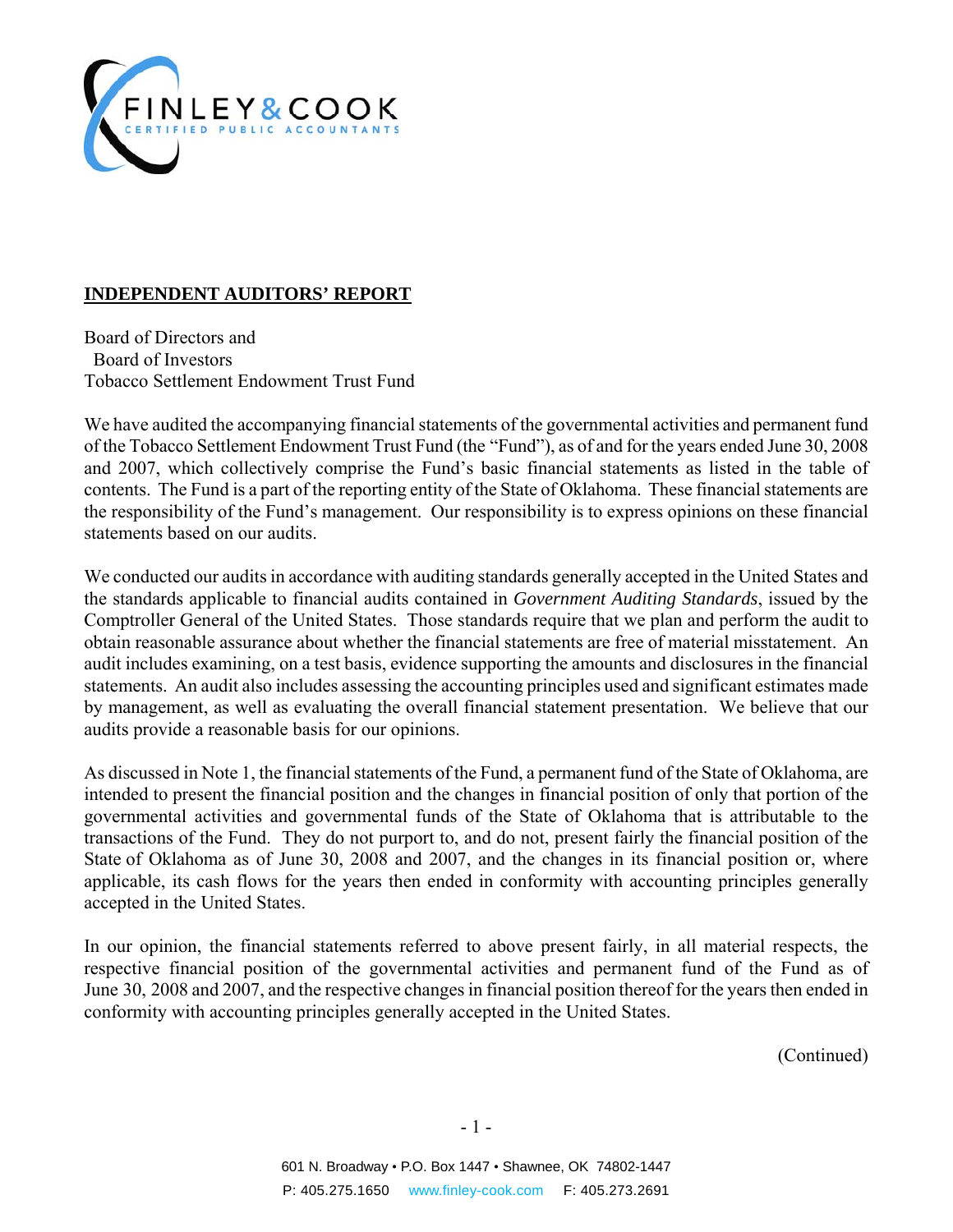# **INDEPENDENT AUDITORS' REPORT, CONTINUED**

Our audit was made for the purpose of forming opinions on the financial statements taken as a whole. The required supplementary information contained in the Management's Discussion and Analysis is not a required part of the financial statements but is supplementary information required by the Governmental Accounting Standards Board. We have applied certain limited procedures, which consisted primarily of inquiries of management regarding the methods of measurement and presentation of the supplementary information. However, we did not audit the information and do not express an opinion on it.

In accordance with *Government Auditing Standards*, we have also issued a report dated September 29, 2008, on our consideration of the Fund's internal control over financial reporting and on our tests of its compliance with certain provisions of laws, regulations, contracts, and grant agreements and other matters. The purpose of that report is to describe the scope of our testing of internal control over financial reporting and compliance and the results of that testing, and not to provide an opinion on the internal control over financial reporting or on compliance. That report is an integral part of an audit performed in accordance with *Government Auditing Standards* and should be considered in assessing the results of our audit.

Finley + Cook, PLLC

Shawnee, Oklahoma September 29, 2008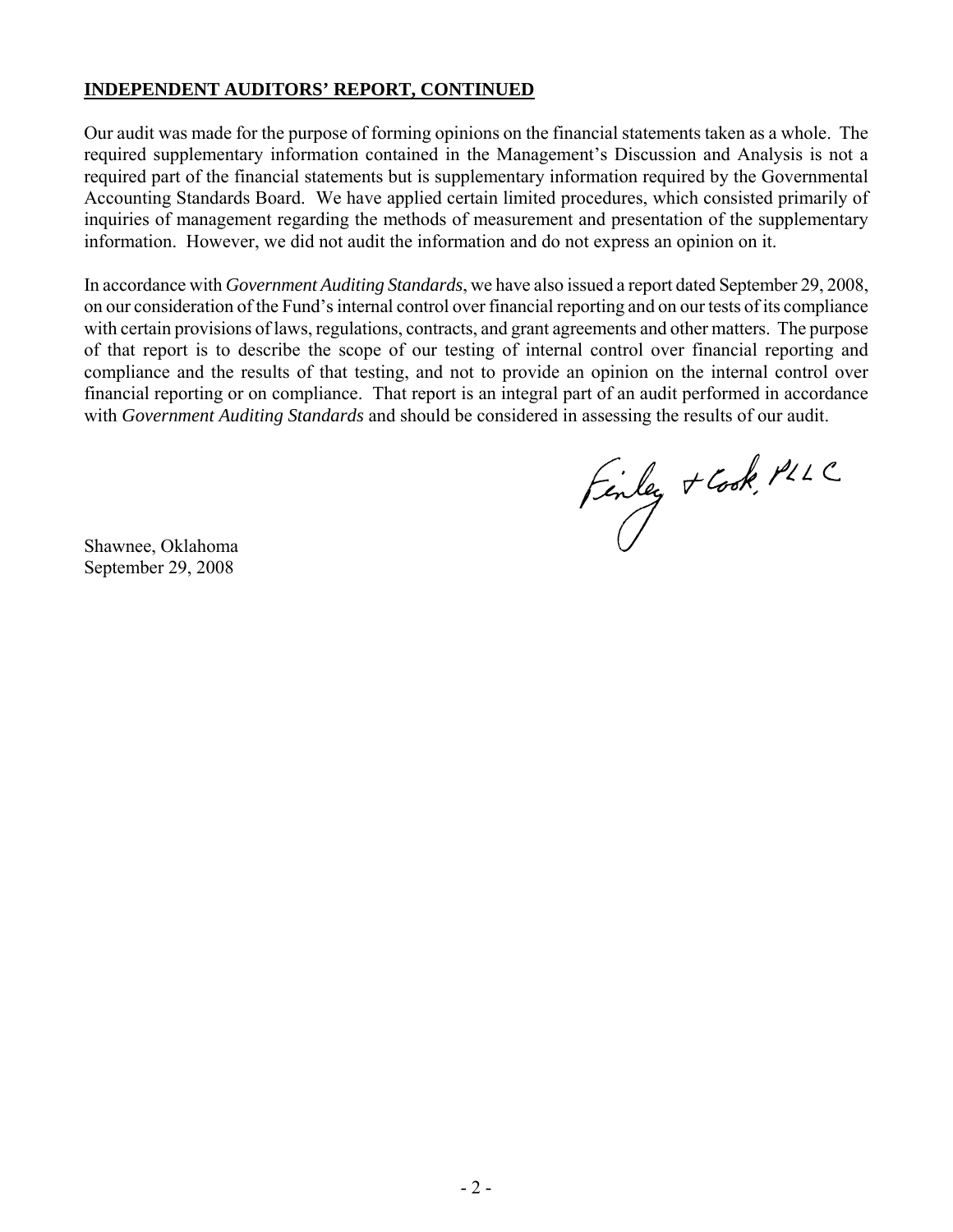# **MANAGEMENT'S DISCUSSION AND ANALYSIS (MD&A)**

# **June 30, 2008 and 2007**

The Management's Discussion and Analysis (MD&A) of the Tobacco Settlement Endowment Trust Fund (the "Fund") provides an overview and overall review of the Fund's financial activities for the fiscal years ended June 30, 2008 and 2007. The intent of the MD&A is to look at the Fund's financial performance as a whole. It should, therefore, be read in conjunction with the Fund's financial statements and the notes thereto.

The Fund was established pursuant to the Constitution of the State of Oklahoma. The Fund's principal was established with funds received by the State of Oklahoma (the "State") on or after July 1, 2001, pursuant to any settlement with or judgment against any tobacco companies. The principal funds are invested and the dividends and interest, less fees to manage the Fund, may be expended for operations, tobacco prevention, and cessation programs, research and treatment efforts in Oklahoma to prevent and combat cancer and other tobacco-related diseases, and programs to maintain or improve the health of Oklahomans or to enhance health care services provided to Oklahomans with a particular emphasis on children and senior adults.

A Board of Investors was created to manage the investment of the Fund and to annually certify the earnings that are available for program expenditures. A Board of Directors was created to oversee Fund operating and program expenditures.

### **USING THIS ANNUAL REPORT**

The basic financial statements presented in the annual report include both government-wide and fund financial statements.

*Government-Wide Statements:* Government-wide statements include statements of net assets and statements of activities. These statements display information about the Fund as a whole. The governmentwide financial statements of the Fund are presented on a full accrual economic resource basis, which includes all assets and liabilities whether current or non-current. These statements provide both short-term and long-term information about the Fund's overall financial status.

*Fund Statements:* The fund financial statements include the governmental fund's balance sheets and statements of revenues, expenditures, and changes in fund balance. In the fund financial statements, the revenues and expenditures of the Fund are presented using the current financial resources measurement focus and the modified accrual basis of accounting. Under these accounting methods, revenues and assets are recognized when they become both measurable and available, and expenditures and liabilities are recognized when obligations are incurred as a result of the receipt of goods or services.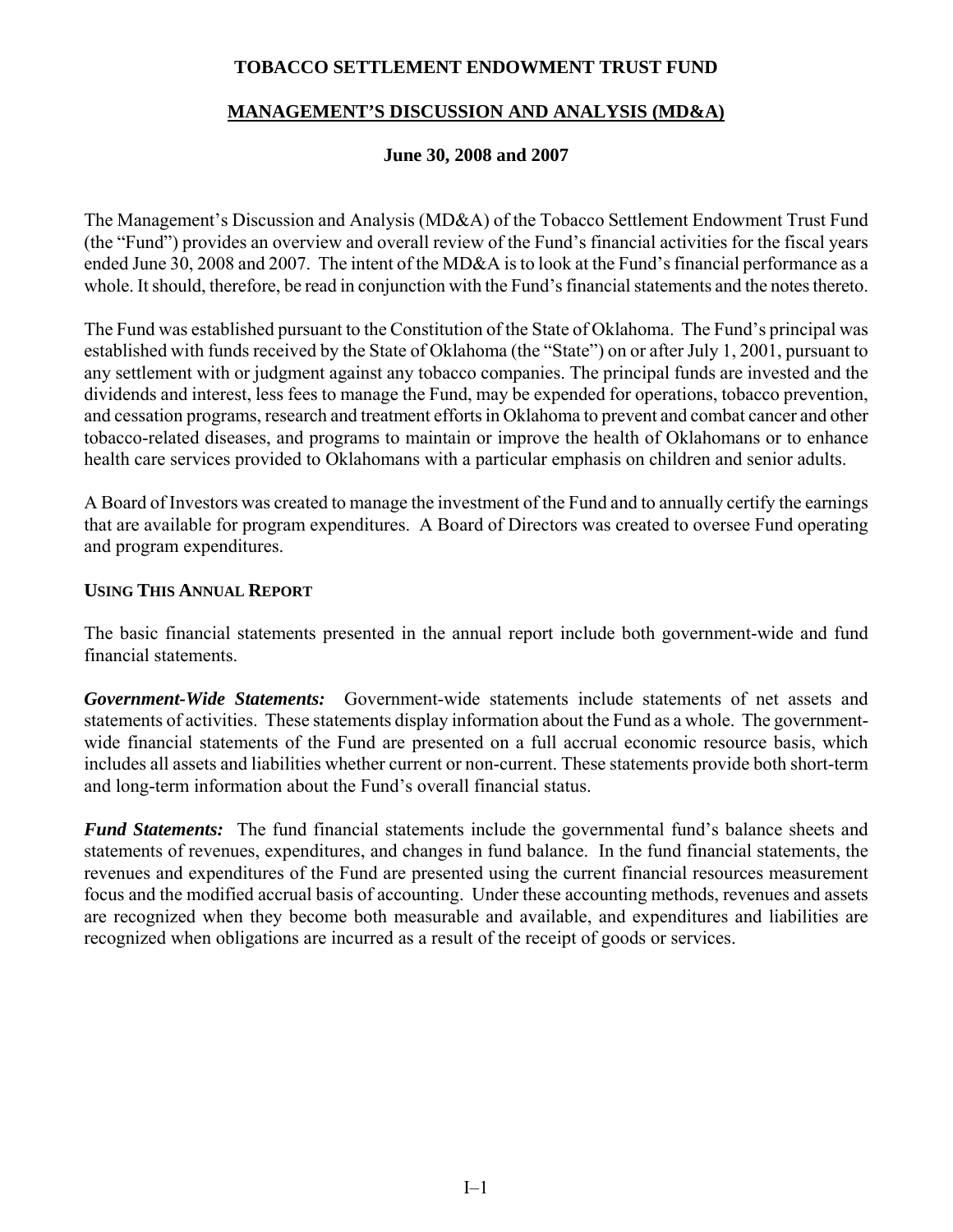#### **MANAGEMENT'S DISCUSSION AND ANALYSIS (MD&A), CONTINUED**

### **June 30, 2008 and 2007**

#### **FINANCIAL HIGHLIGHTS**

#### **Statements of Net Assets**

The statements of net assets provide an indication of the Fund's financial condition at the end of the 2008 and 2007 fiscal years; the statements report all assets and liabilities using the accrual basis of accounting.

| 2008                | 2007          |
|---------------------|---------------|
|                     |               |
| \$<br>102, 173, 153 | 84,230,959    |
| 390,291,116         | 368,883,597   |
| 31,605              | 29,137        |
| 492,495,874         | 453,143,693   |
|                     |               |
| 27,838,977          | 12,170,441    |
| 49,067,239          | 64,673,908    |
| 27,851              | 17,657        |
| 76,934,067          | 76,862,006    |
|                     |               |
| 31,605              | 29,137        |
| 397, 567, 206       | 363, 275, 447 |
| 17,962,996          | 12,977,103    |
| 415,561,807<br>\$   | 376,281,687   |
|                     |               |

# **Tobacco Settlement Endowment Trust Fund Statements of Net Assets**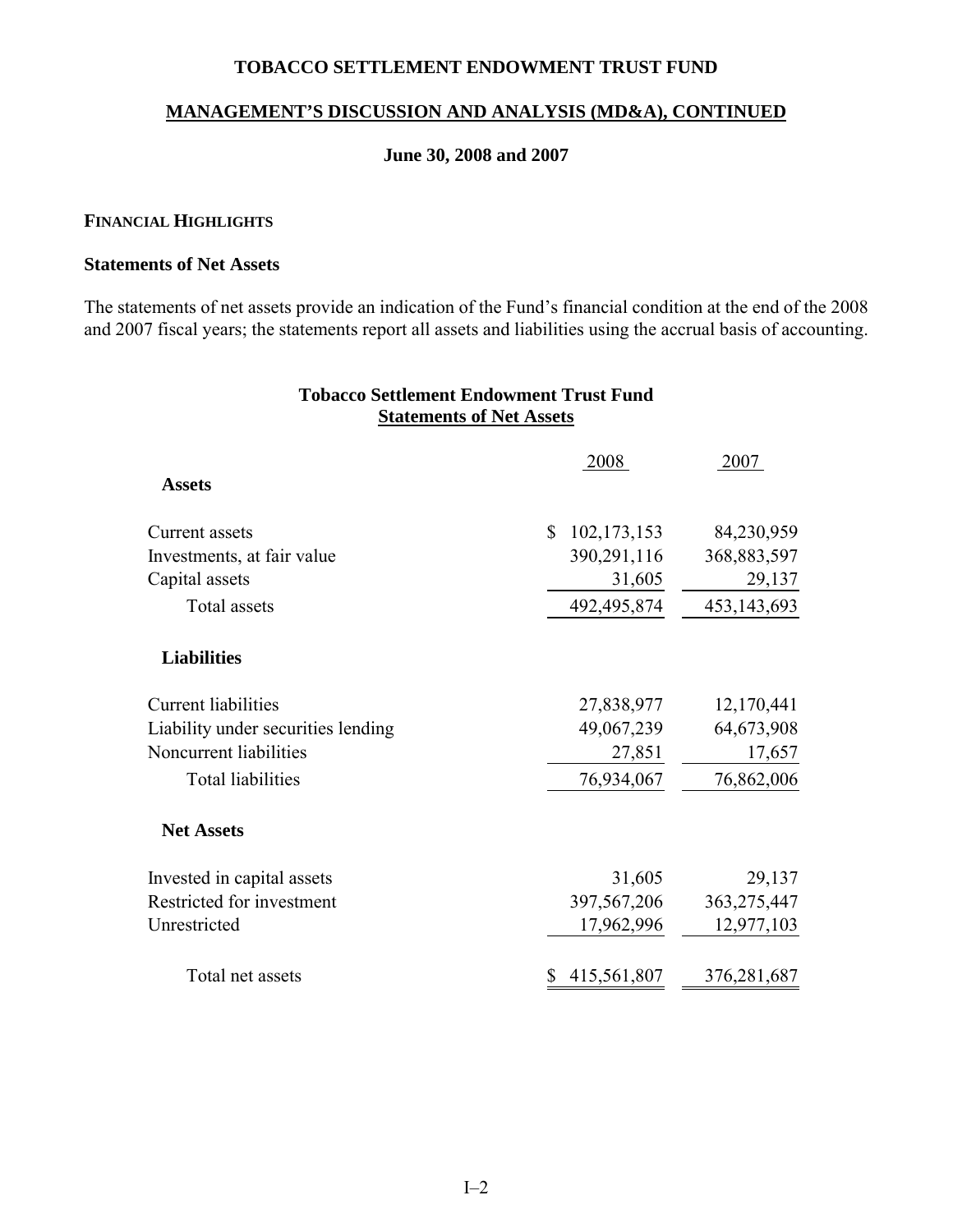### **MANAGEMENT'S DISCUSSION AND ANALYSIS (MD&A), CONTINUED**

### **June 30, 2008 and 2007**

#### **FINANCIAL HIGHLIGHTS, CONTINUED**

#### **Statements of Net Assets, Continued**

The Fund's total net assets increased \$39.3 million during the year, as the Fund invested an additional \$66.7 million in settlement receipts, recognized a loss of \$16.9 million as net investment income, and expended \$11.8 million on programs and operations. Total investments increased from \$368.9 million at the beginning of the year to \$390.3 million as of year-end, as the Board of Investors invested cash and cash equivalents held at the beginning of the year and additional settlement receipts were deposited during the year. The Fund recognized \$32.5 million from the net depreciation of the fair value of the portfolio and earned \$15.5 million in interest and dividends, net of investment management fees which were certified by the Board of Investors for FY2009 funding. The Fund's investment policy establishes investment goals and objectives and provides specific investment guidelines for investment managers, including a prohibition from investing in securities issued by companies engaged in the manufacture of tobacco products.

Cash balances also include restricted cash in excess of \$49 million which represents cash collateral presented to the fund by security borrowers through the Board's securities lending effort. Use of this cash is restricted unless the borrowers were to default in the return of the securities borrowed.

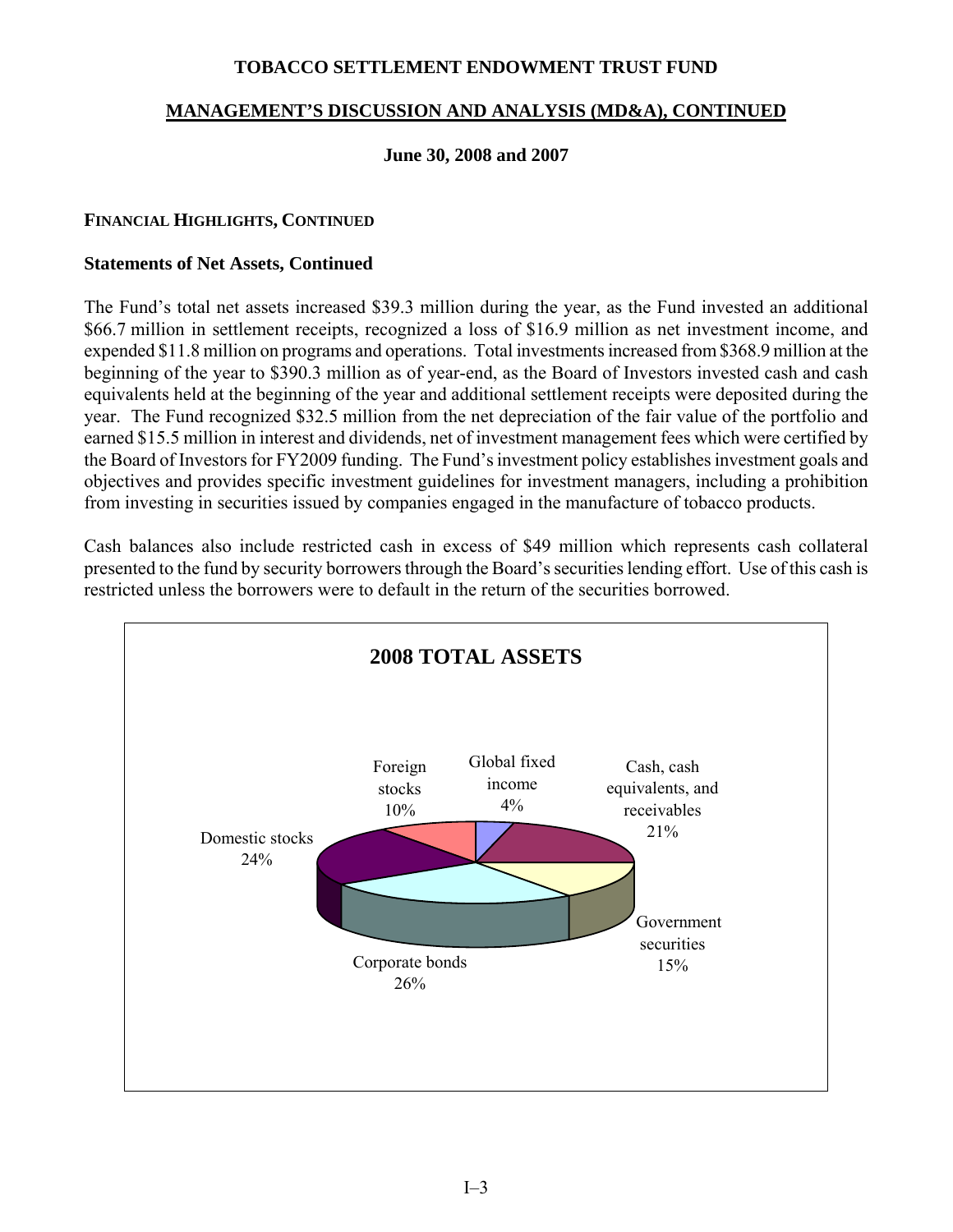# **MANAGEMENT'S DISCUSSION AND ANALYSIS (MD&A), CONTINUED**

# **June 30, 2008 and 2007**

#### **FINANCIAL HIGHLIGHTS, CONTINUED**

### **Statements of Net Assets, Continued**

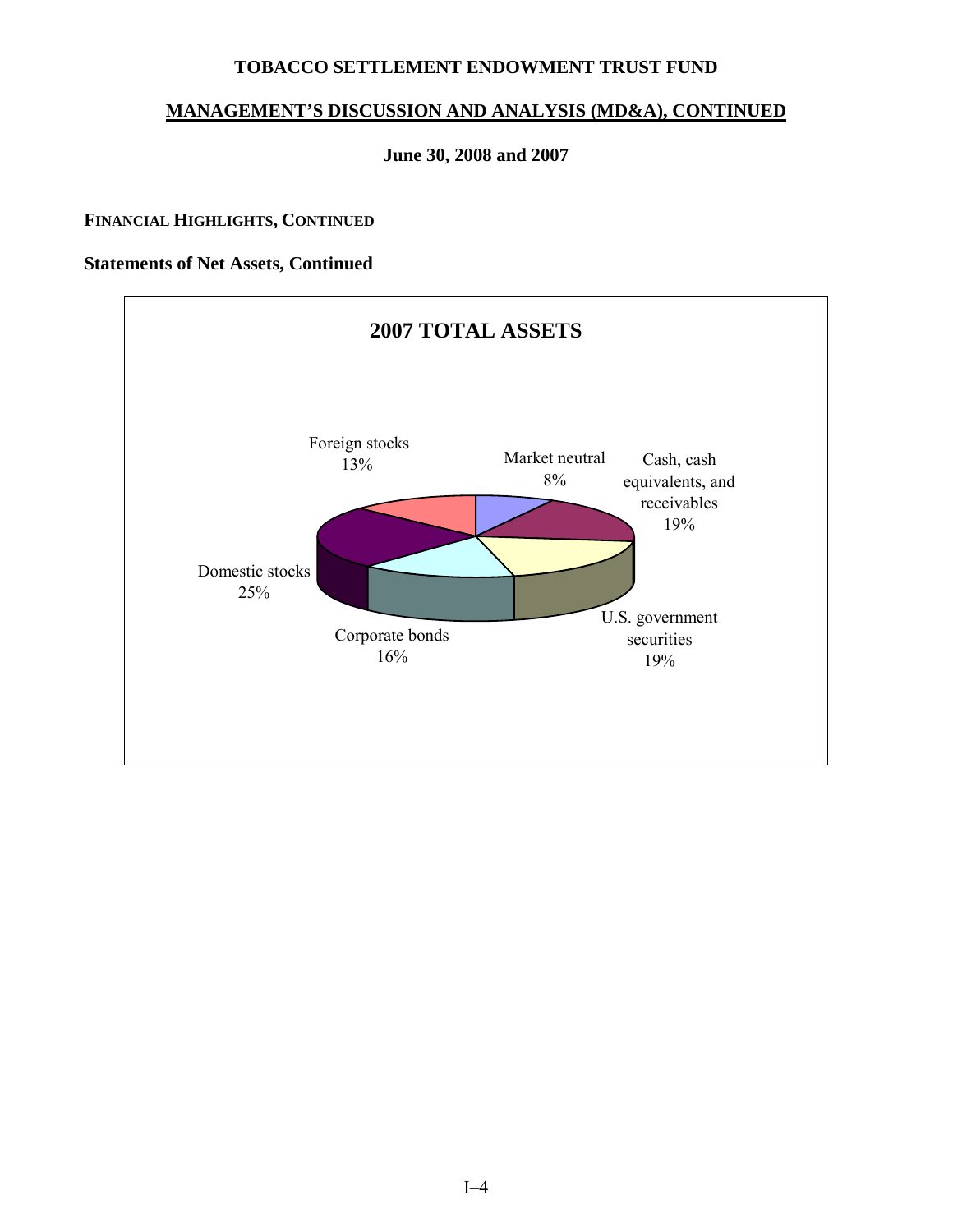# **MANAGEMENT'S DISCUSSION AND ANALYSIS (MD&A), CONTINUED**

### **June 30, 2008 and 2007**

#### **FINANCIAL HIGHLIGHTS, CONTINUED**

# **Statements of Activities—Income and Expenses**

The statements of activities report all of the income and expenses during the time periods indicated.

|                                                           | 2008             | 2007        |
|-----------------------------------------------------------|------------------|-------------|
| <b>Investment income:</b><br>Interest and dividend income | \$<br>16,791,746 | 11,959,491  |
| Securities lending income                                 | 349,284          | 55,298      |
| Net (depreciation) appreciation in                        |                  |             |
| fair value of investments                                 | (32, 455, 219)   | 27,993,559  |
|                                                           |                  |             |
| Total investment (loss) income                            | (15,314,189)     | 40,008,348  |
| Investment expenses                                       | (1,610,209)      | (1,656,271) |
| Net investment (loss) income                              | (16, 924, 398)   | 38,352,077  |
| Other income:                                             |                  |             |
| Contract income                                           | 1,270,452        | 1,250,000   |
| Miscellaneous income                                      | 20,518           | 670         |
| Total other income                                        | 1,290,970        | 1,250,670   |
| <b>Expenses:</b>                                          |                  |             |
| Program                                                   | 11,357,363       | 7,836,614   |
| Operating                                                 | 455,549          | 484,989     |
| Total expenses                                            | 11,812,912       | 8,321,603   |
| (Decrease) increase in net assets before                  |                  |             |
| settlement receipts                                       | (27, 446, 340)   | 31,281,144  |
| Contribution to fund principal:                           |                  |             |
| Settlement receipts                                       | 66,726,460       | 47,588,421  |
| Increase in net assets                                    | 39,280,120       | 78,869,565  |
| Net assets, beginning of year                             | 376,281,687      | 297,412,122 |
| Net assets, end of year                                   | \$415,561,807    | 376,281,687 |

# **Tobacco Settlement Endowment Trust Fund Statements of Activities**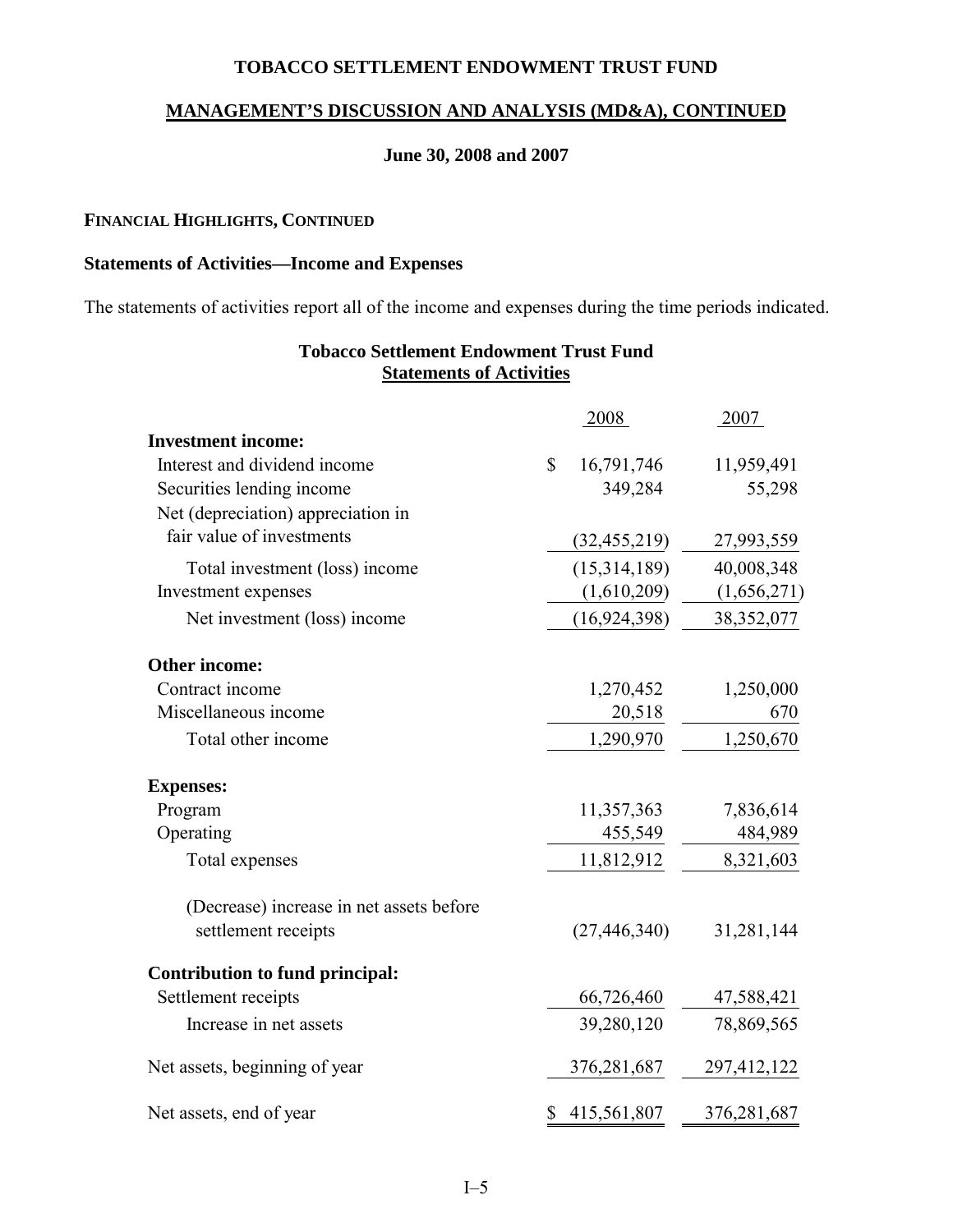# **MANAGEMENT'S DISCUSSION AND ANALYSIS (MD&A), CONTINUED**

# **June 30, 2008 and 2007**

### **FINANCIAL HIGHLIGHTS, CONTINUED**

### **Statements of Activities—Income and Expenses, Continued**

Revenues continue to be dominated by settlement receipts which are restricted for investment purposes. During the fiscal years ended June 30, 2008 and 2007, 75% of settlement receipts paid to the State were deposited by the State into the Fund. The percentage of the State's settlement receipts to be received by the Fund has increased by 5% annually until it reached 75% during the fiscal year ending June 30, 2007, where it remains thereafter. As reflected below, settlement receipts deposited by the Fund increased by \$19,138,039 from 2007.



There are no guarantees regarding the State's continued receipt of funds in the settlement of claims against the tobacco companies. The amount received by the State can be attributed to several factors. An independent auditor calculates and determines the amount of all payments based in part on the market share of tobacco consumption.

Previous studies of tobacco consumption reported by the National Association of Attorneys General showed a continued long-term decline in cigarette sales in the United States since the state Attorneys General negotiated the Tobacco Master Settlement Agreement in 1998. A downward trend in consumption was reported through 2005. The Centers for Disease Control and Prevention states that recent research indicates that the more spent on comprehensive tobacco control programs, the greater the reduction in smoking. However, recent surveys indicate that the rate of decline may have stalled in youth and adults, due in large part to the fact that only three states are funding tobacco prevention programs at the minimum levels recommended by the CDC.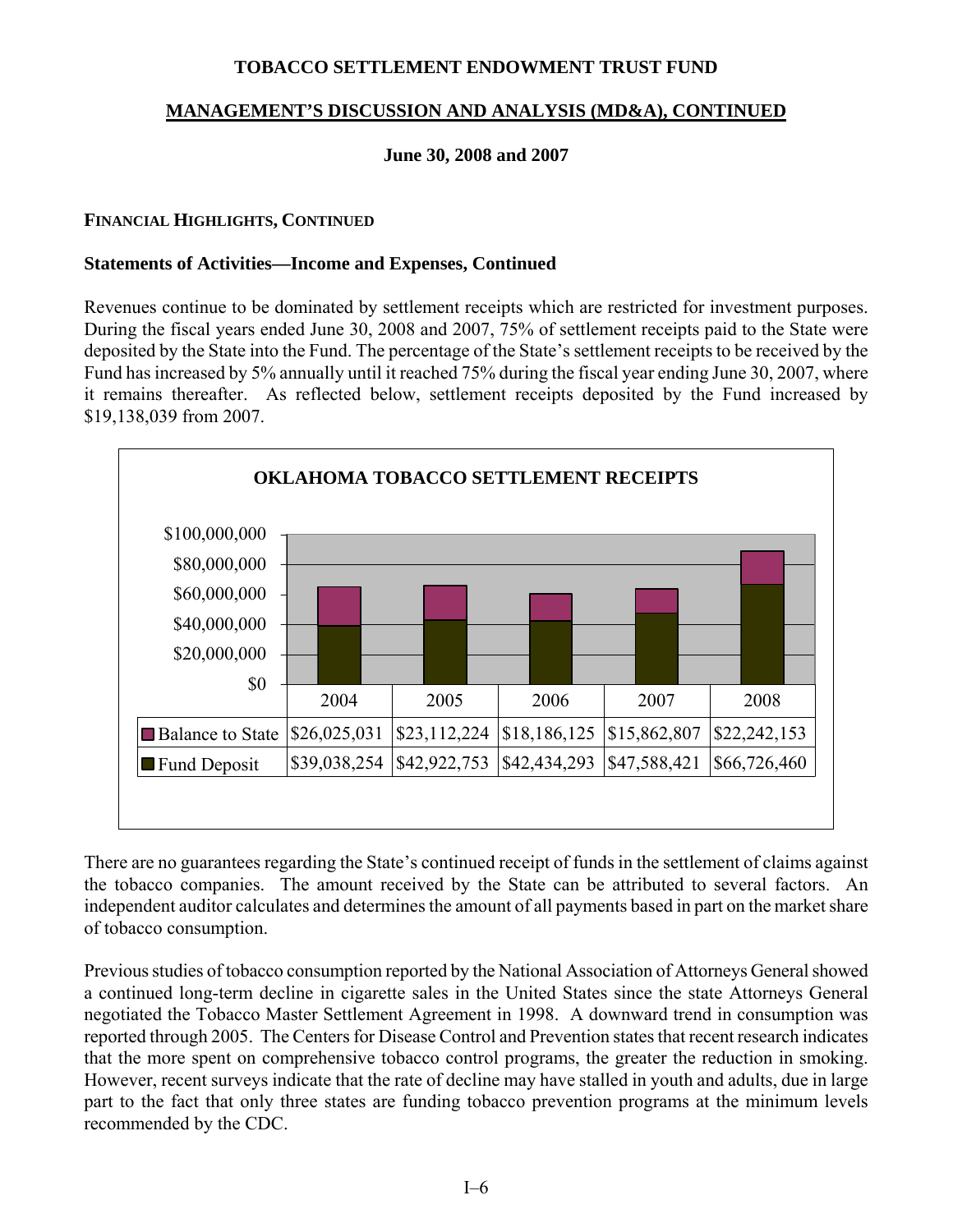#### **MANAGEMENT'S DISCUSSION AND ANALYSIS (MD&A), CONTINUED**

#### **June 30, 2008 and 2007**

#### **FINANCIAL HIGHLIGHTS, CONTINUED**

#### **Statements of Activities—Income and Expenses, Continued**

Since 1998, increasing numbers of new tobacco manufacturers, not participating in the Master Settlement Agreement, have entered the market. These new tobacco manufacturers impact the market share of the participating manufacturers and this, in turn, reduces the amount of the settlement payments to the states. As shown below, a significant amount of the payment from the April 15, 2008, calculation was not received by the settling states and has been deposited in disputed accounts.

|                                               |                           | FY-2008       |               |               |             |               | FY-2007       |               |
|-----------------------------------------------|---------------------------|---------------|---------------|---------------|-------------|---------------|---------------|---------------|
|                                               | Final                     |               | Deposit to    |               | Final       |               | Deposit to    |               |
|                                               | Calculation               | $\frac{0}{0}$ | $Trust - 75%$ | $\frac{0}{0}$ | Calculation | $\frac{0}{0}$ | $Trust - 75%$ | $\frac{0}{0}$ |
| Independent<br>Auditor's<br>Oklahoma<br>Final |                           |               |               |               |             |               |               |               |
| Calculation                                   | \$95,207,523              | 100.00%       | 71,405,642    | 100.00%       | 69,930,243  | 100.00%       | 52,447,682    | 100.00%       |
| Received                                      | 88,968,613                | 93.45%        | 66,726,460    | 93.45%        | 63,451,228  | 90.74%        | 47,588,421    | 90.74%        |
| Amount Not<br>Received                        | 6,238,910<br><sup>S</sup> | $6.55\%$      | 4,679,182     | 6.55%         | 6,479,015   | 9.26%         | 4,859,261     | 9.26%         |
|                                               |                           | FY-2006       |               |               |             |               | FY-2005       |               |
|                                               | Final                     |               | Deposit to    |               | Final       |               | Deposit to    |               |
| Independent<br>Auditor's<br>Oklahoma<br>Final | Calculation               | $\frac{0}{0}$ | $Trust - 70%$ | $\frac{0}{0}$ | Calculation | $\frac{0}{0}$ | $Trust - 65%$ | $\frac{0}{0}$ |
| Calculation                                   | \$68,149,565              | 100.00%       | 47,704,695    | 100.00%       | 67,174,063  | 100.00%       | 43,663,141    | 100.00%       |
| Received<br>Amount Not                        | 59,878,586                | 87.86%        | 41,915,010    | 87.86%        | 65,312,054  | 97.23%        | 42,452,853    | 97.23%        |
|                                               |                           |               |               |               |             |               |               |               |

A participating manufacturer who disputes the final calculation may pay the disputed amount into the disputed payments accounts to avoid any accrual of interest until the issue is resolved. Noted disputes during the FY2008 calculation include various computation interpretations and completeness or accuracy of data; however, significant disputes involve the application of the non-participating manufacturer adjustment in 2003 and 2004. Subsequent disputes are anticipated for the 2005, 2006, 2007, and probably the 2008 calculation. These participating manufacturers maintain that they are entitled to withhold, whether by means of offset or otherwise, from their 2008 payment or to place in the disputed payments account the amount attributable to the nonparticipating manufacturers adjustment for the year disputed. The settling states do not agree with this position and litigation is pending in this matter.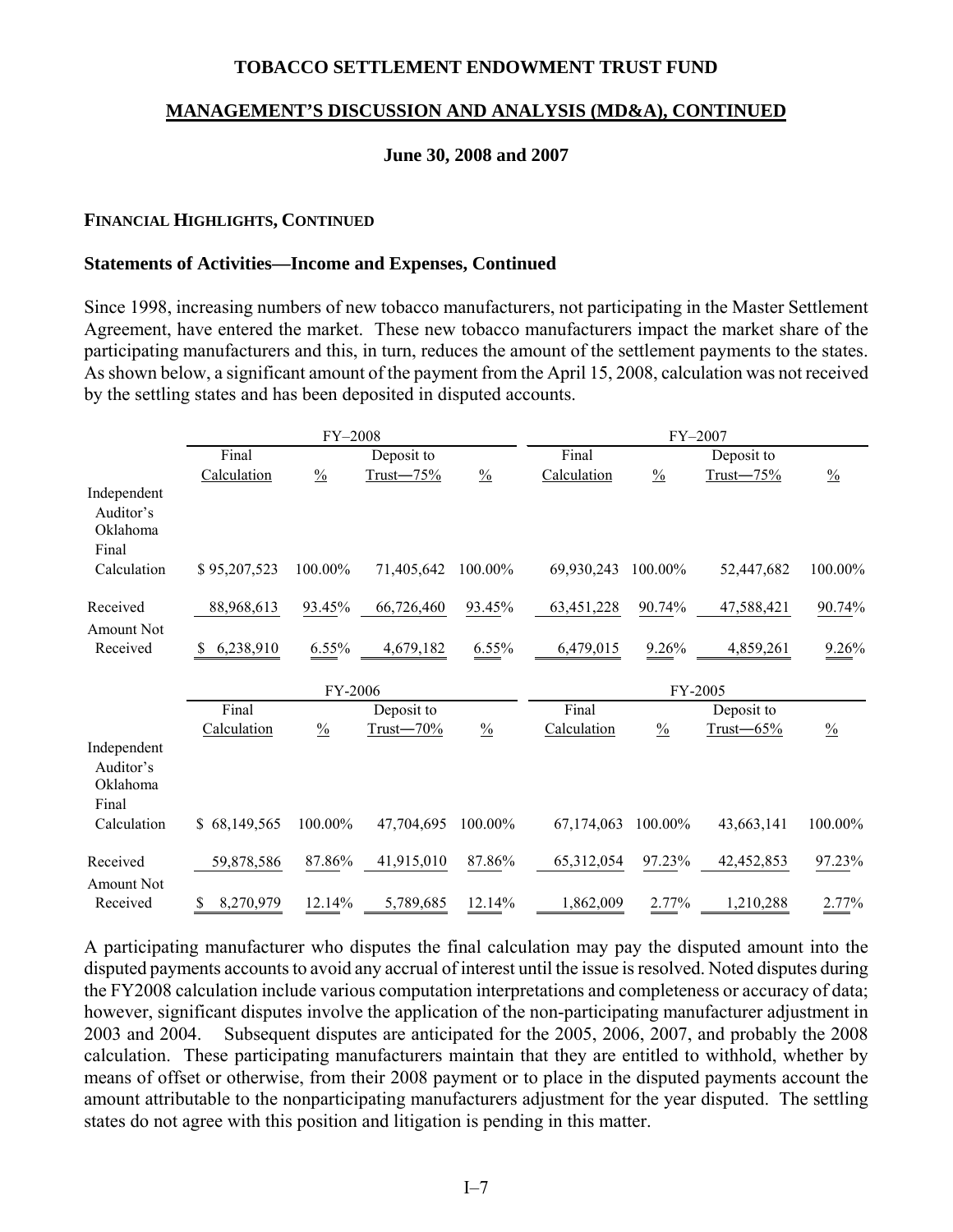### **MANAGEMENT'S DISCUSSION AND ANALYSIS (MD&A), CONTINUED**

### **June 30, 2008 and 2007**

#### **FINANCIAL HIGHLIGHTS, CONTINUED**

#### **Statements of Activities—Income and Expenses, Continued**

As settlement receipts were deposited and invested and the portfolio was diversified during the fiscal year ended June 30, 2008, net investment income decreased by \$55.3 million over the \$38.4 million recognized during the 2007 fiscal year. Interest and dividend income increased \$4.8 million while the net appreciation of investment in the Funds' portfolio decreased \$60.4 million. Fees paid to investment managers, consultants, and custodians decreased \$46 thousand.

As previously noted, the Fund's principal is restricted for investment purposes only. The dividend and interest income earned, less the fees spent to manage the Fund, may be expended for operations, tobacco use prevention and cessation programs, research and treatment efforts in Oklahoma to prevent and combat cancer and other tobacco-related diseases, and other programs to maintain or improve the health of Oklahomans with a particular emphasis on children and senior adults. The Board of Directors has adopted a strategic plan to maximize the impact of the limited earnings available in the early years by focusing on reducing tobacco use in Oklahoma.

During the fiscal year ended June 30, 2008, the Board of Directors increased program funding by more than \$3.5 million. Counseling Services for fiscal year ended June 30, 2008 was included in program funding. Therefore, Counseling Services reported in fiscal year ended June 30, 2007 was restated to health communication and program promotion. Additional funding was provided for the Oklahoma Tobacco Helpline, a toll-free statewide phone line, 1-800-QUIT-NOW, to meet the growing demand for telephonebased tobacco cessation counseling. The Board of Directors expanded social marketing funding to include a "Tobacco Stops With Me" campaign addressing secondhand smoke and prevention for youth and young adults, and a campaign to promote the Oklahoma Tobacco Helpline and "Become an Ex" web-based cessation program.

During 2008, the Board of Directors also increased funding for comprehensive community-based programs across the state of Oklahoma to implement programs to prevent initiation to tobacco products among youth, to promote quitting among youth and adults, to reduce exposure to secondhand smoke, and to reduce tobacco-related health disparities. The original 16 grantees were joined by 7 new grantees, increasing services from 27 counties and 3 tribal nations to 38 counties and 3 tribal nations.

A new grant program, "Addressing Tobacco in Specific Populations," was initiated in FY2007 and continued in FY2008. Four grantees were awarded funding to plan and implement programs to reduce and prevent tobacco use among the low socioeconomic status, deaf and hard of hearing, college-age, and rural youth populations.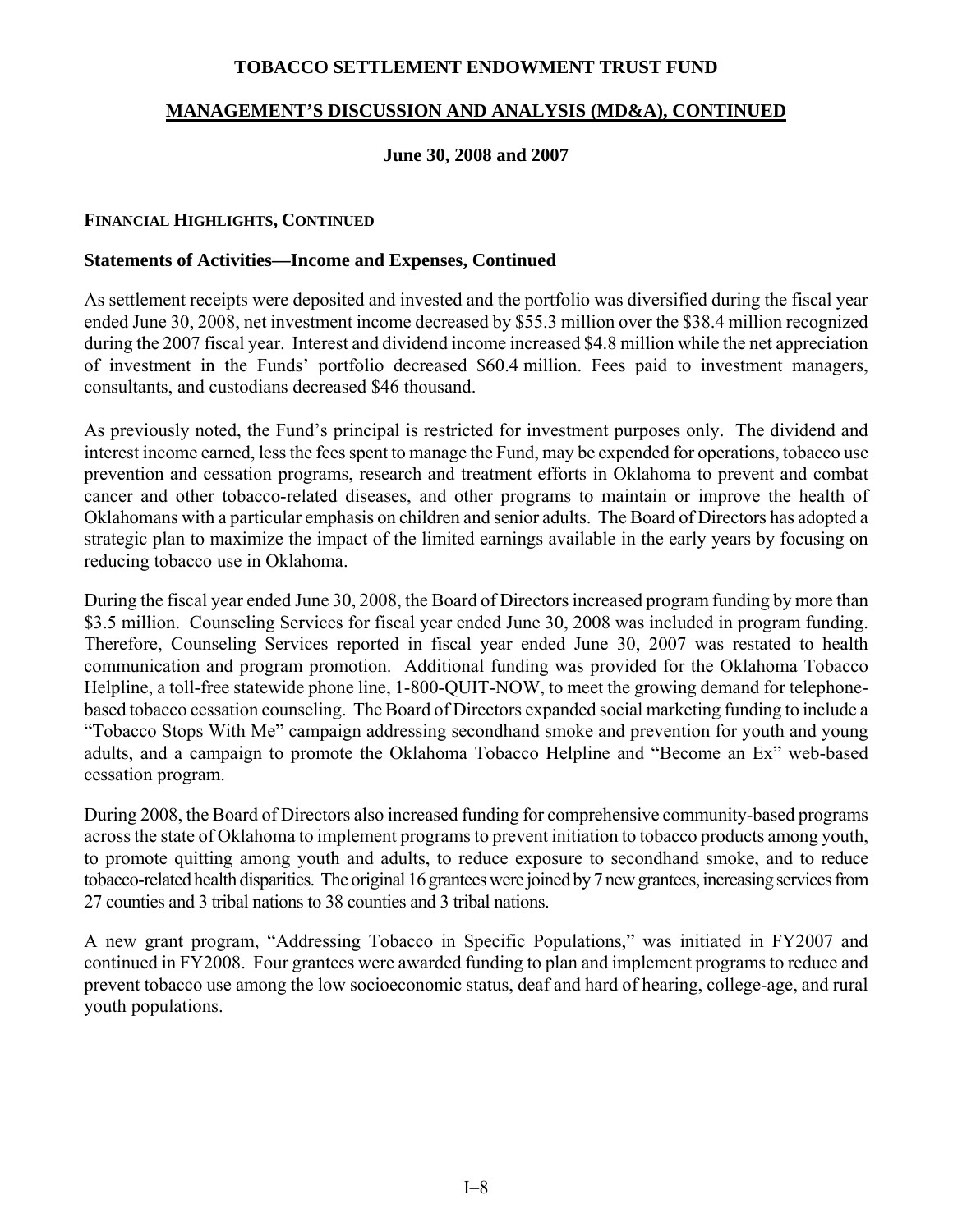### **MANAGEMENT'S DISCUSSION AND ANALYSIS (MD&A), CONTINUED**

### **June 30, 2008 and 2007**

#### **FINANCIAL HIGHLIGHTS, CONTINUED**

#### **Statements of Activities—Income and Expenses, Continued**

In addition, in FY2008 the Board initiated funding for the Oklahoma Tobacco Research Center (OTRC), a program of the OU Cancer Center Institute. The purpose of the OTRC is to reduce the burden of tobaccorelated health problems in Oklahoma by stimulating the generation and dissemination of knowledge and the implementation and diffusion of effective practices. Over the course of the 5-year grant, the OTRC is expected to fund research projects and obtain additional research funding from the National Cancer Institute and other federal, state, and private resources.

In FY2008, the Board of Directors continued an agreement with the Oklahoma State Department of Health to provide additional funding to meet the increasing demand for the statewide telephone-based Oklahoma Tobacco Helpline. According to the terms of the contract, OSDH agrees to pay the Board of Directors at the beginning of the contract period up to 31 days of estimated Helpline costs, and reimburse additional Helpline expenses paid out of the beginning deposit throughout the year. Total revenue from this contract was \$1,270,452 for 2008 and \$1,250,000 for 2007. Adjustments to the cash balance are requested by the Board of Directors through pro forma invoices monthly. These funds are restricted for the purpose of the Helpline.

During the fiscal years ended June 30, 2007 and 2008, operating expenses decreased by \$29,440 from \$484,989 to \$455,549. Personnel, accounting, and other office-related operating expenses were incurred for a full 12-month period during the fiscal year ended June 30, 2008. Effective July 1, 2007, the Office of the State Treasurer requested, and both Boards approved, that \$105,000 be provided to the State Treasurer as funding for staff support to the Board of Investors for FY2008. Operating expenses include some staff salaries, travel, and other operating expenses of the Board of Directors and the Board of Investors. During 2007, the maximum amount allowed for operating expenses was changed from \$500,000 to 15% of certified earnings in any fiscal year.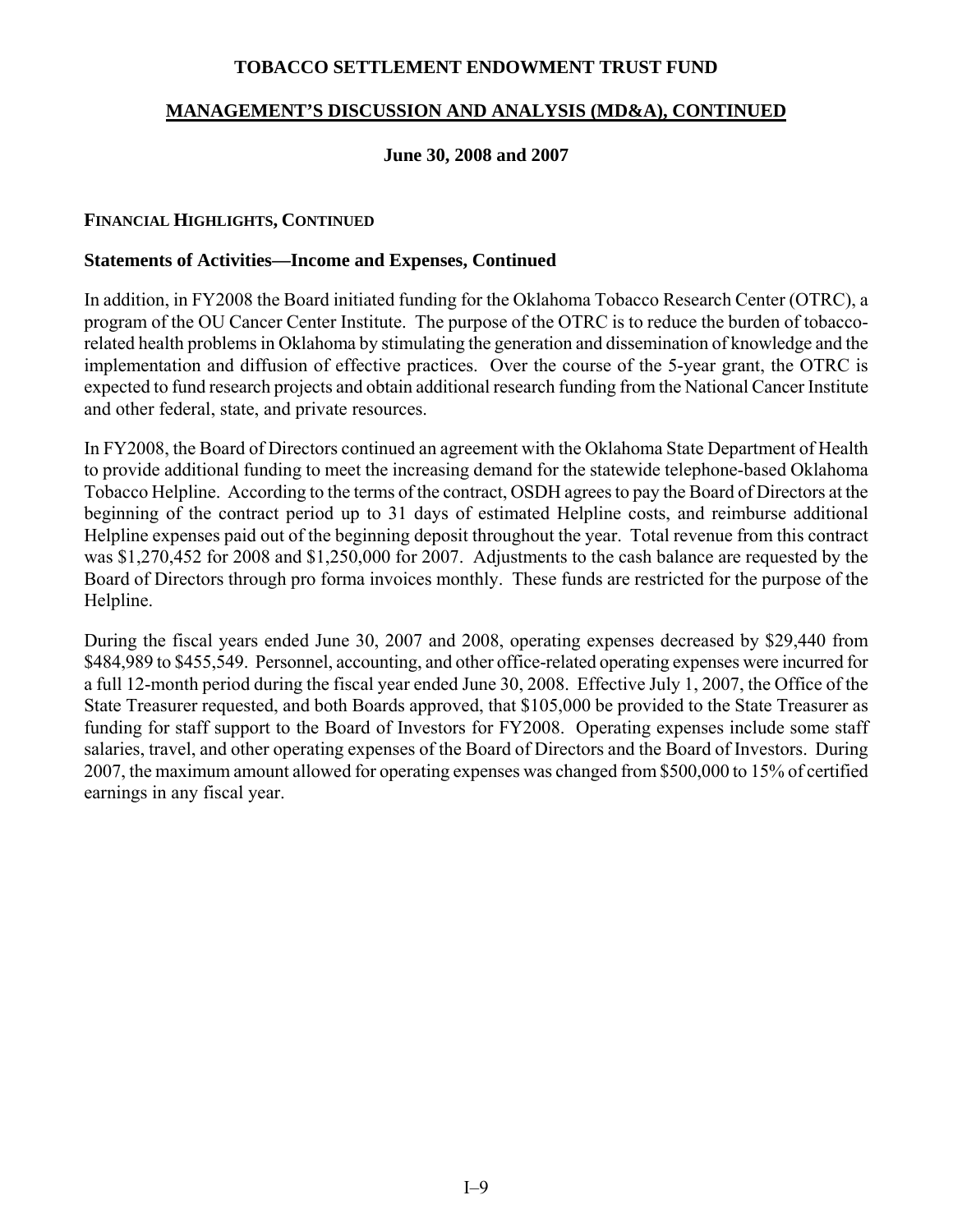#### **MANAGEMENT'S DISCUSSION AND ANALYSIS (MD&A), CONTINUED**

#### **June 30, 2008 and 2007**

#### **FUND HIGHLIGHTS, CONTINUED**

#### **Governmental Fund—Balance Sheets**

The Fund is classified as a permanent fund, as the principal funds are restricted by law for investment purposes only. The dividend and interest earnings, less fees to manage the Fund, may be expended for operations, tobacco prevention, and cessation programs; research and treatment efforts in Oklahoma to prevent and combat cancer and other tobacco-related diseases; and other programs to maintain or improve the health of Oklahomans or to enhance health care services provided to Oklahomans, with a particular emphasis on children and senior adults. Accordingly, the fund balance at year-end includes balances which are reserved for investment purposes and balances which are unreserved that are expendable for operations and programs of the Fund.

# **Tobacco Settlement Endowment Trust Fund Balance Sheets—Permanent Fund**

|                                     | 2008             | 2007          |
|-------------------------------------|------------------|---------------|
| <b>Assets:</b>                      |                  |               |
| Cash and cash equivalents           | \$<br>98,936,162 | 82,087,588    |
| Interest and dividends receivable   | 3,188,699        | 2,133,343     |
| Securities lending receivable       | 27,840           | 10,028        |
| Contract receivable                 | 20,452           |               |
| Investments at fair value           | 390,291,116      | 368,883,597   |
| Total assets                        | 492,464,269      | 453,114,556   |
| <b>Liabilities:</b>                 |                  |               |
| Net payable to brokers              | \$<br>23,445,497 | 9,627,408     |
| Accounts payable                    | 4,374,913        | 2,531,262     |
| Liability under securities lending  | 49,067,239       | 64,673,908    |
| <b>Total liabilities</b>            | 76,887,649       | 76,832,578    |
| <b>Fund Balances:</b>               |                  |               |
| Reserved for investment             | 397, 567, 206    | 363, 275, 447 |
| Unreserved                          | 18,009,414       | 13,006,531    |
| Total fund balances                 | 415,576,620      | 376,281,978   |
| Total liabilities and fund balances | 492,464,269      | 453, 114, 556 |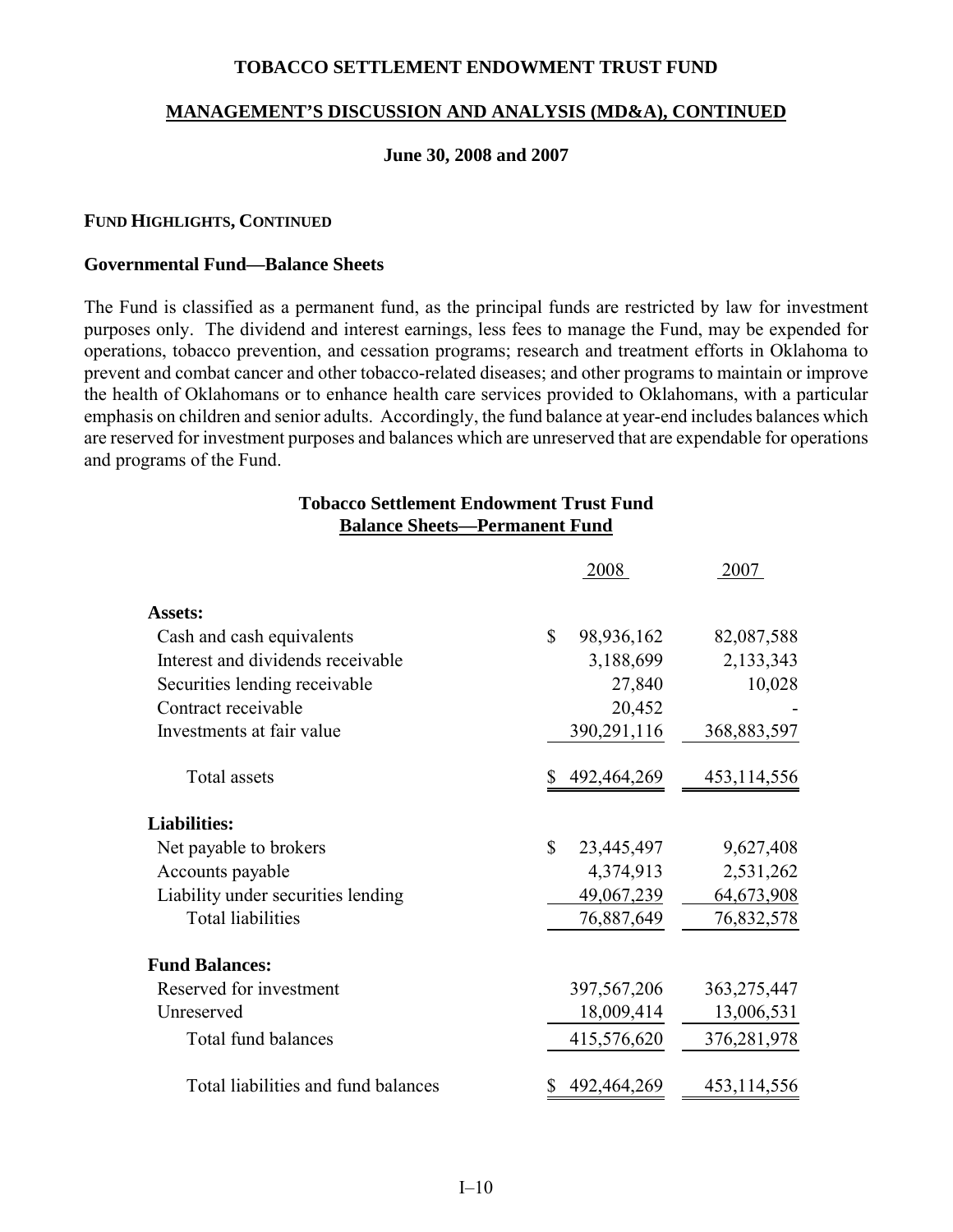# **MANAGEMENT'S DISCUSSION AND ANALYSIS (MD&A), CONTINUED**

### **June 30, 2008 and 2007**

#### **FUND HIGHLIGHTS, CONTINUED**

### **Governmental Fund—Revenues, Expenditures, and Changes in Fund Balances**

#### **Tobacco Settlement Endowment Trust Fund Revenues, Expenditures, and Changes in Fund Balances—Permanent Fund**

|                                            | 2008                           | $-2007$      |
|--------------------------------------------|--------------------------------|--------------|
| <b>Revenues:</b>                           |                                |              |
| Restricted:                                |                                |              |
| Net (depreciation) appreciation in         |                                |              |
| fair value of investments                  | $\mathbb{S}$<br>(32, 455, 219) | 27,993,559   |
| Settlement receipts                        | 66,726,460                     | 47,588,421   |
| Miscellaneous income                       | 20,518                         | 670          |
| Total restricted revenues                  | 34,291,759                     | 75,582,650   |
| Interest and dividend income               | 16,791,746                     | 11,959,491   |
| Contract income                            | 1,270,452                      | 1,250,000    |
| Securities lending income                  | 349,284                        | 55,298       |
| Total revenues                             | 52,703,241                     | 88, 847, 439 |
| <b>Expenditures:</b>                       |                                |              |
| Personnel and administrative               | 373,166                        | 423,615      |
| Health communication and program promotion | 7,020,909                      | 5,402,347    |
| Community programs                         | 3,443,913                      | 2,160,839    |
| <b>Evaluation services</b>                 | 674,943                        | 273,150      |
| Research                                   | 217,598                        |              |
| Investment management fees                 | 1,610,209                      | 1,656,271    |
| Equipment                                  | 11,901                         | 15,174       |
| Other                                      | 55,960                         | 51,390       |
| Total expenditures                         | 13,408,599                     | 9,982,786    |
| Net changes in fund balances               | 39,294,642                     | 78,864,653   |
| Fund balances, beginning of year           | 376,281,978                    | 297,417,325  |
| Fund balances, end of year                 | \$415,576,620                  | 376,281,978  |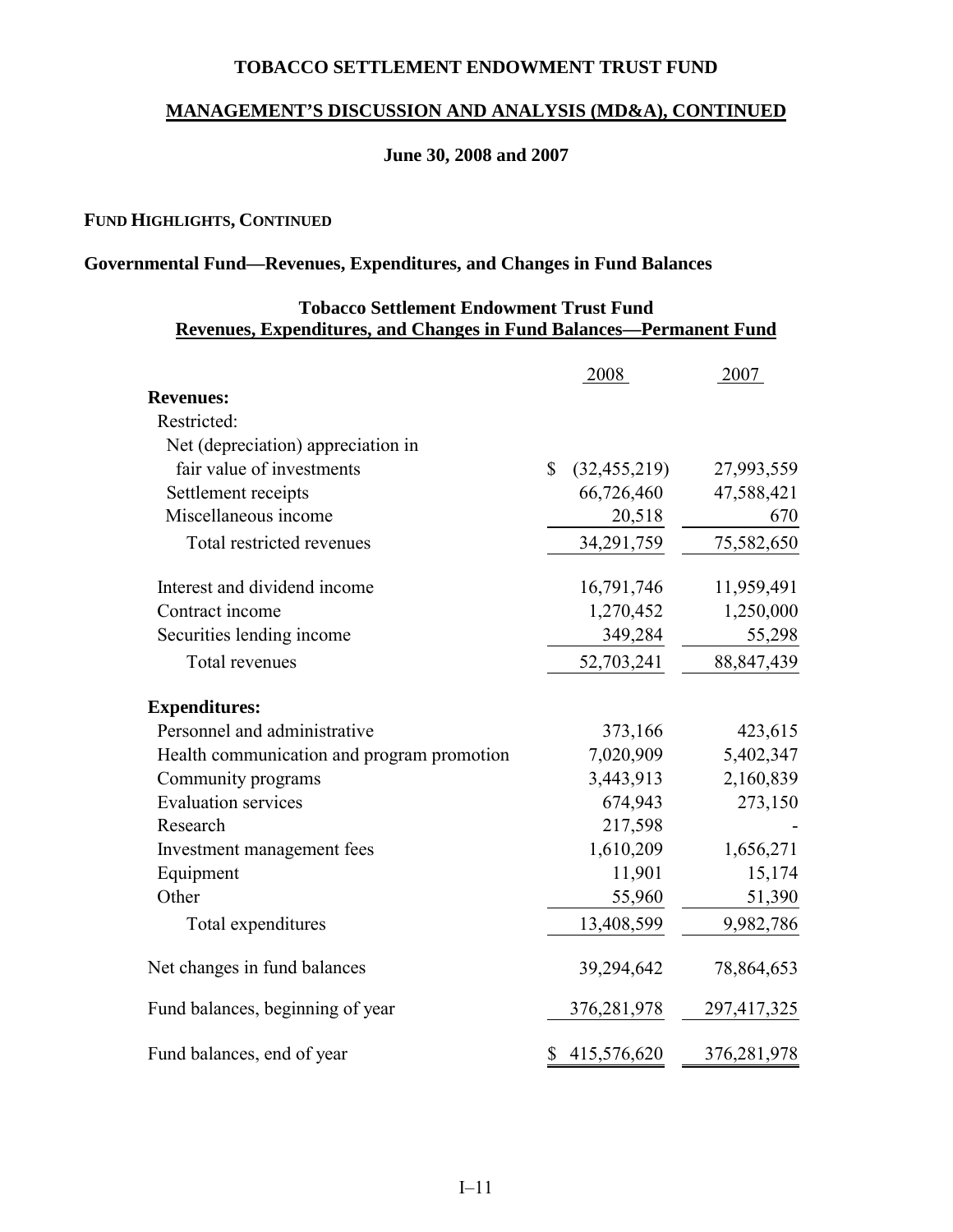### **MANAGEMENT'S DISCUSSION AND ANALYSIS (MD&A), CONTINUED**

### **June 30, 2008 and 2007**

#### **REQUESTS FOR INFORMATION**

This financial report is designed to provide a general overview of the Fund's finances for all those with an interest. Questions concerning any of the information provided in this report or requests for additional financial information should be addressed to Dr. James Wilbanks, Director of Revenue & Fiscal Policy, Office of the Oklahoma State Treasurer, 2300 North Lincoln Boulevard, Room 217, Oklahoma City, Oklahoma 73105-4895.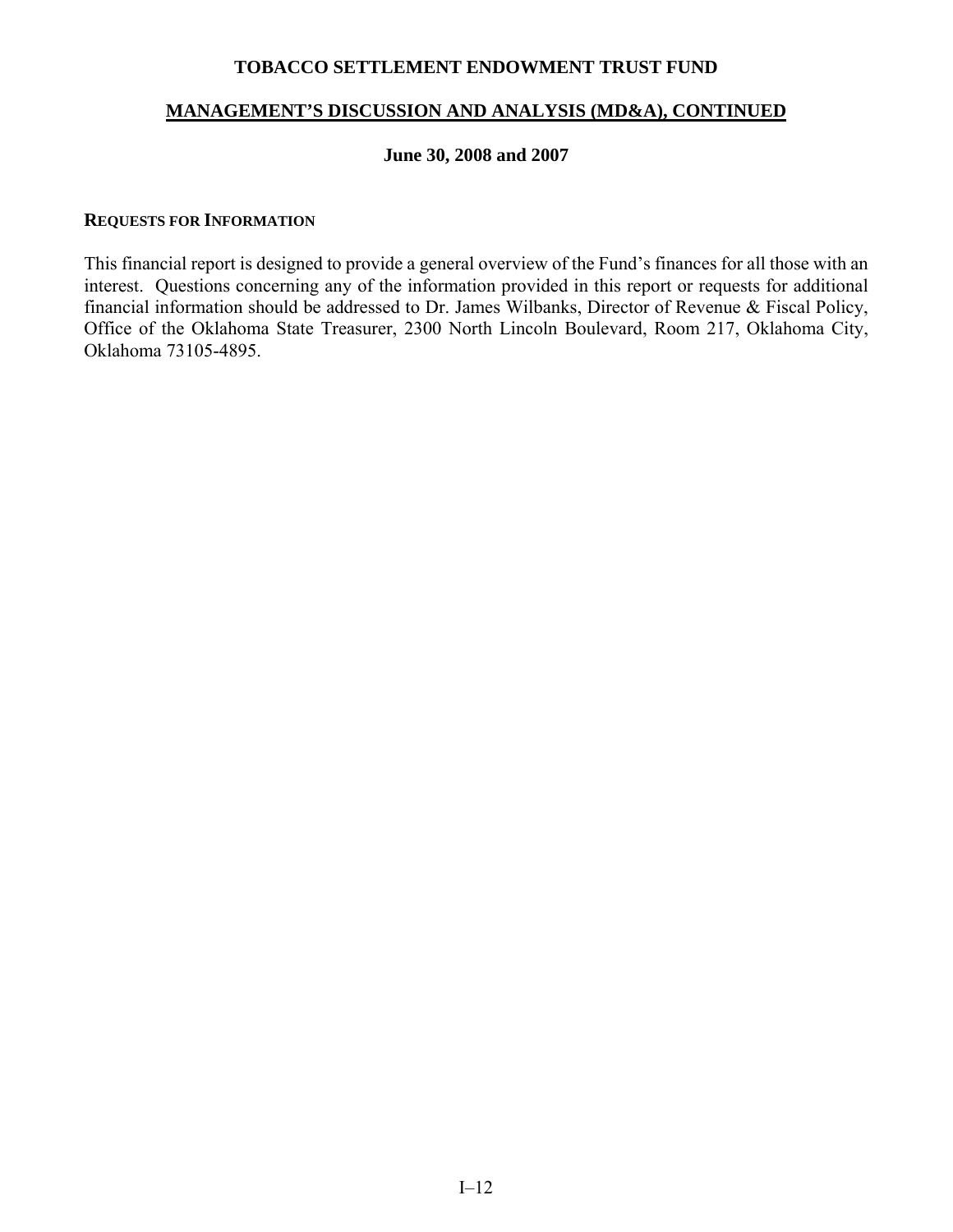# **STATEMENTS OF NET ASSETS**

| June 30,                                                    |                           | 2008        | 2007          |
|-------------------------------------------------------------|---------------------------|-------------|---------------|
| <b>Assets</b>                                               |                           |             |               |
| Cash and cash equivalents:                                  |                           |             |               |
| Unrestricted cash                                           | $\boldsymbol{\mathsf{S}}$ | 49,868,923  | 17,413,680    |
| Restricted cash                                             |                           |             |               |
| Securities lending collateral-restricted cash               |                           | 49,067,239  | 64,673,908    |
| Total cash and cash equivalents                             |                           | 98,936,162  | 82,087,588    |
| Receivables:                                                |                           |             |               |
| Interest and dividends                                      |                           | 3,188,699   | 2,133,343     |
| Contract receivable                                         |                           | 20,452      |               |
| Securities lending receivable                               |                           | 27,840      | 10,028        |
| Total receivables                                           |                           | 3,236,991   | 2,143,371     |
| Investments, at fair value:                                 |                           |             |               |
| U.S. government securities                                  |                           | 73,330,944  | 85,855,809    |
| Foreign government securities                               |                           | 3,994,193   |               |
| Domestic corporate bonds                                    |                           | 125,962,041 | 72,889,035    |
| Foreign corporate bonds                                     |                           | 19,704,161  | 2,366,543     |
| Market neutral commingled funds                             |                           |             | 36,687,856    |
| Domestic stocks                                             |                           | 119,809,381 | 112,786,602   |
| Foreign stocks                                              |                           | 47,490,396  | 58, 297, 752  |
| Total investments, at fair value                            |                           | 390,291,116 | 368,883,597   |
| Capital assets, net of accumulated depreciation of \$30,662 |                           |             |               |
| and \$23,536 as of June 30, 2008 and 2007, respectively.    |                           | 31,605      | 29,137        |
| Total assets                                                |                           | 492,495,874 | 453, 143, 693 |
| <b>Liabilities</b>                                          |                           |             |               |
| Net payable to brokers                                      |                           | 23,445,497  | 9,627,408     |
| Accounts payable                                            |                           | 4,374,913   | 2,531,262     |
| Liability under securities lending                          |                           | 49,067,239  | 64,673,908    |
| Compensated absences:                                       |                           |             |               |
| Payable within 1 year                                       |                           | 18,567      | 11,771        |
| Payable after 1 year                                        |                           | 27,851      | 17,657        |
| <b>Total liabilities</b>                                    |                           | 76,934,067  | 76,862,006    |
| <b>Net Assets</b>                                           |                           |             |               |
| Invested in capital assets                                  |                           | 31,605      | 29,137        |
| Restricted for investment                                   |                           | 397,567,206 | 363,275,447   |
| Unrestricted                                                |                           | 17,962,996  | 12,977,103    |
| Total net assets                                            | \$                        | 415,561,807 | 376,281,687   |

See Independent Auditors' Report. See accompanying notes to financial statements.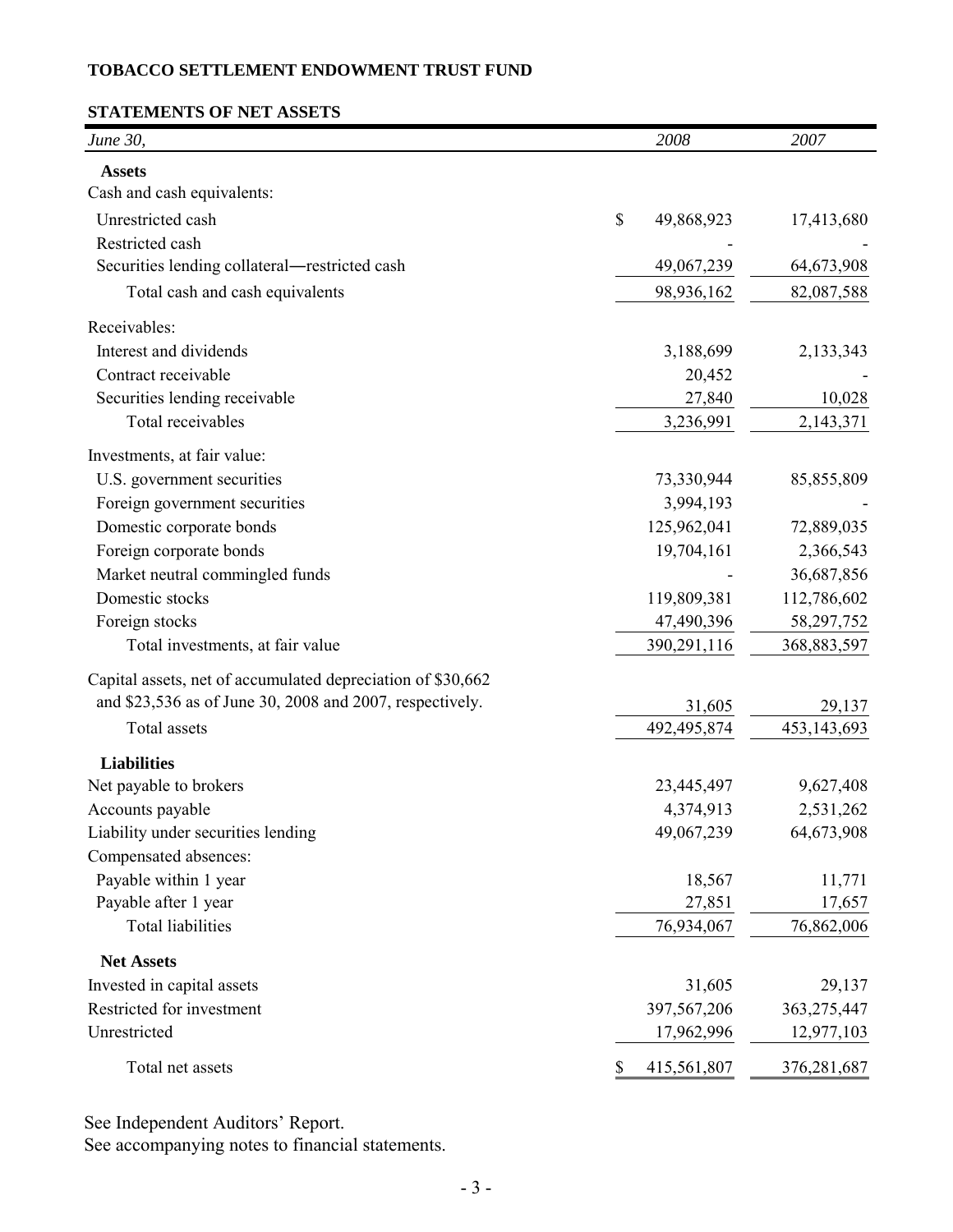# **STATEMENTS OF ACTIVITIES**

| Years Ended June 30,                                         | 2008              | 2007           |
|--------------------------------------------------------------|-------------------|----------------|
| <b>Expenses:</b>                                             |                   |                |
| Program:                                                     |                   |                |
| Health communication and program promotion                   | \$<br>7,020,909   | 5,402,347      |
| Community programs                                           | 3,443,913         | 2,160,839      |
| <b>Evaluation services</b>                                   | 674,943           | 273,150        |
| Research                                                     | 217,598           |                |
| Depreciation                                                 |                   | 278            |
| Total program expenses                                       | 11,357,363        | 7,836,614      |
| Operating:                                                   |                   |                |
| Personnel and administrative                                 | 390,156           | 422,244        |
| Other                                                        | 58,267            | 55,536         |
| Depreciation                                                 |                   | 7,209<br>7,126 |
| Total operating expenses                                     | 455,549           | 484,989        |
| Total expenses                                               | 11,812,912        | 8,321,603      |
| <b>Investment income:</b>                                    |                   |                |
| Interest income                                              | 12,508,145        | 7,267,466      |
| Dividend income                                              | 4,283,601         | 4,692,025      |
| Securities lending income                                    | 349,284           | 55,298         |
| Net (depreciation) appreciation in fair value of investments | (32, 455, 219)    | 27,993,559     |
| Total investment (loss) income                               | (15,314,189)      | 40,008,348     |
| Investment expenses                                          | (1,610,209)       | (1,656,271)    |
| Net investment (loss) income                                 | (16, 924, 398)    | 38,352,077     |
| Other income:                                                |                   |                |
| Contract income                                              | 1,270,452         | 1,250,000      |
| Miscellaneous income                                         |                   | 20,518<br>670  |
| Total other income                                           | 1,290,970         | 1,250,670      |
| Contribution to fund principal:                              |                   |                |
| Settlement receipts                                          | 66,726,460        | 47,588,421     |
| Changes in net assets                                        | 39,280,120        | 78,869,565     |
| Net assets, beginning of year                                | 376,281,687       | 297,412,122    |
| Net assets, end of year                                      | 415,561,807<br>\$ | 376,281,687    |

See Independent Auditors' Report.

See accompanying notes to financial statements.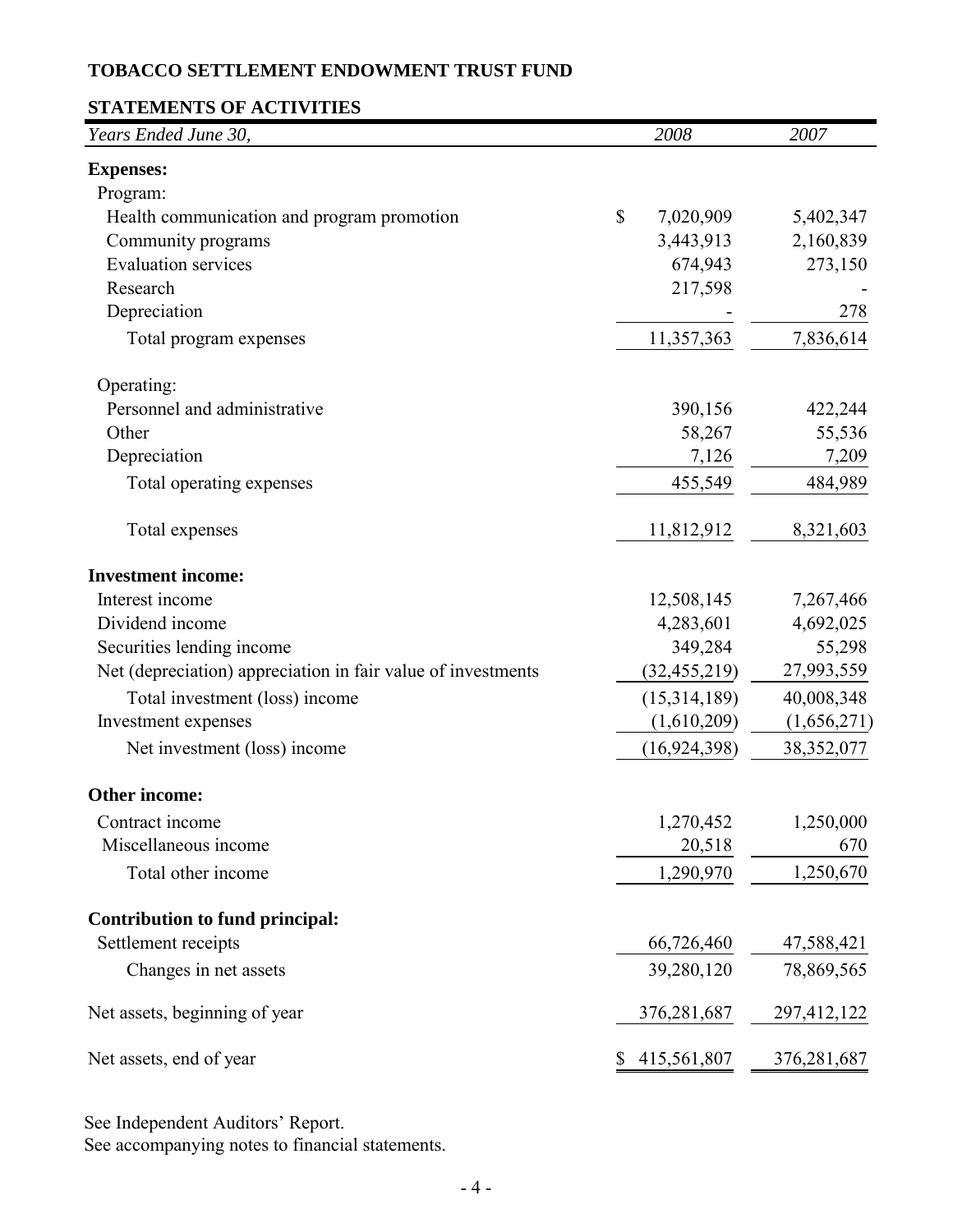# **BALANCE SHEETS—PERMANENT FUND**

| <i>June 30,</i>                               | 2008              | 2007          |
|-----------------------------------------------|-------------------|---------------|
| <b>Assets</b>                                 |                   |               |
| Cash and cash equivalents:                    |                   |               |
| Unrestricted cash                             | \$<br>49,868,923  | 17,413,680    |
| Restricted cash                               |                   |               |
| Securities lending collateral—restricted cash | 49,067,239        | 64,673,908    |
| Total cash and cash equivalents               | 98,936,162        | 82,087,588    |
| Receivables:                                  |                   |               |
| Interest and dividends                        | 3,188,699         | 2,133,343     |
| Securities lending receivable                 | 27,840            | 10,028        |
| Contract receivable                           | 20,452            |               |
| Total receivables                             | 3,236,991         | 2,143,371     |
| Investments, at fair value:                   |                   |               |
| U.S. government securities                    | 73,330,944        | 85,855,809    |
| Foreign government securities                 | 3,994,193         |               |
| Domestic corporate bonds                      | 125,962,041       | 72,889,035    |
| Foreign corporate bonds                       | 19,704,161        | 2,366,543     |
| Market neutral commingled funds               |                   | 36,687,856    |
| Domestic stocks                               | 119,809,381       | 112,786,602   |
| Foreign stocks                                | 47,490,396        | 58,297,752    |
| Total investments, at fair value              | 390,291,116       | 368,883,597   |
| Total assets                                  | 492,464,269<br>\$ | 453,114,556   |
| <b>Liabilities and Fund Balances</b>          |                   |               |
| Liabilities:                                  |                   |               |
| Net payable to brokers                        | \$<br>23,445,497  | 9,627,408     |
| Accounts payable                              | 4,374,913         | 2,531,262     |
| Liability under securities lending            | 49,067,239        | 64,673,908    |
| Total liabilities                             | 76,887,649        | 76,832,578    |
| Fund balances:                                |                   |               |
| Reserved for investment                       | 397,567,206       | 363, 275, 447 |
| Unreserved                                    | 18,009,414        | 13,006,531    |
| Total fund balances                           | 415,576,620       | 376,281,978   |
| Total liabilities and fund balances           | 492,464,269<br>\$ | 453,114,556   |

See Independent Auditors' Report.

See accompanying notes to financial statements.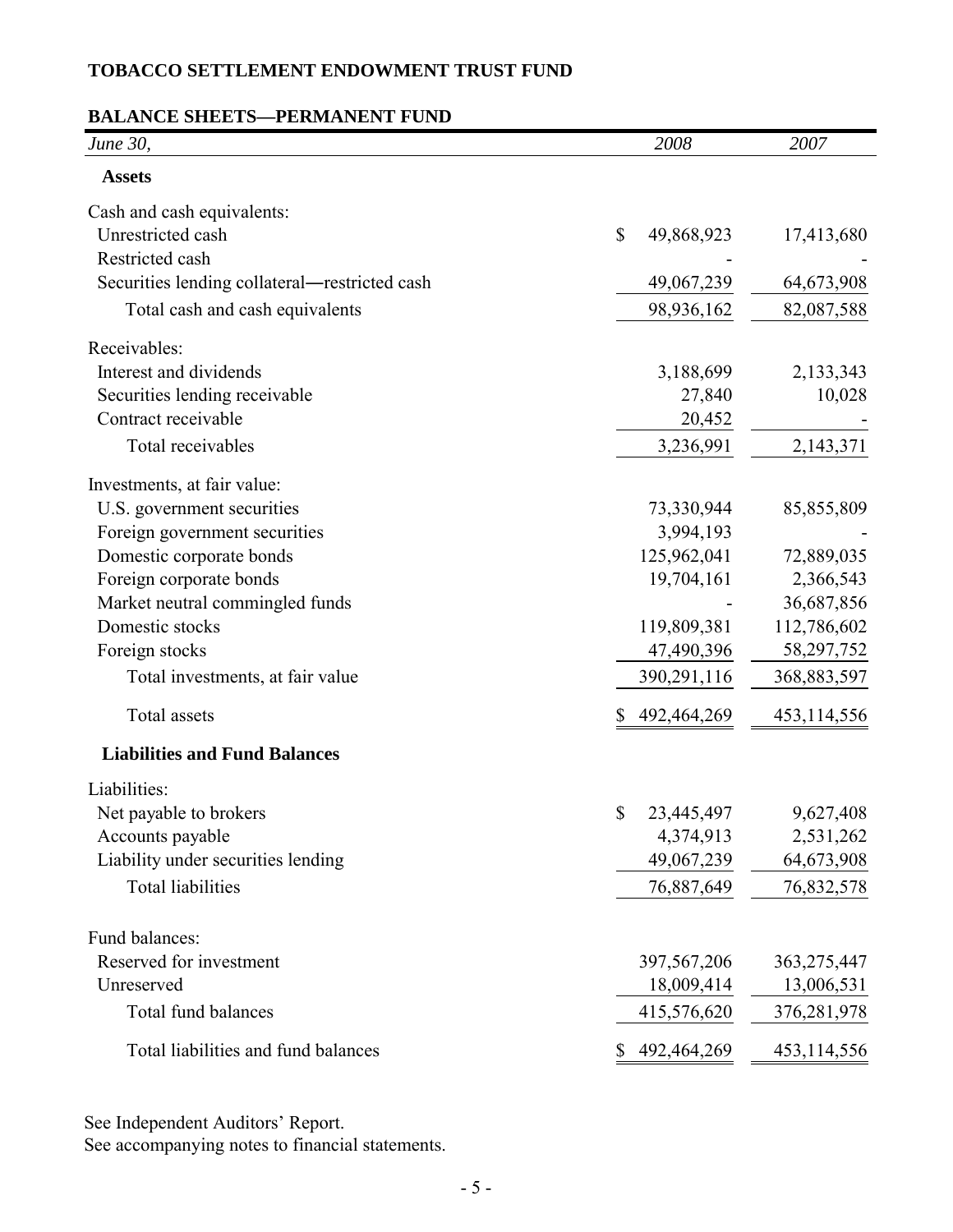# **RECONCILIATION OF THE BALANCE SHEETS—PERMANENT FUND TO THE STATEMENTS OF NET ASSETS**

| June 30,                                                                                                                                       | 2008                        | 2007        |
|------------------------------------------------------------------------------------------------------------------------------------------------|-----------------------------|-------------|
| Total fund balances                                                                                                                            | 415,576,620<br>$\mathbb{S}$ | 376,281,978 |
| Amounts reported in the statements of net assets are<br>different because:                                                                     |                             |             |
| Capital assets used in governmental activities<br>are not financial resources and therefore<br>are not reported in the fund.                   | 31,605                      | 29,137      |
| Some liabilities are not due and payable in the<br>current period and therefore are not reported<br>in the fund. Those liabilities consist of: |                             |             |
| Compensated absences                                                                                                                           | (46, 418)                   | (29, 428)   |
| Net assets                                                                                                                                     | 415,561,807                 | 376,281,687 |

See Independent Auditors' Report. See accompanying notes to financial statements.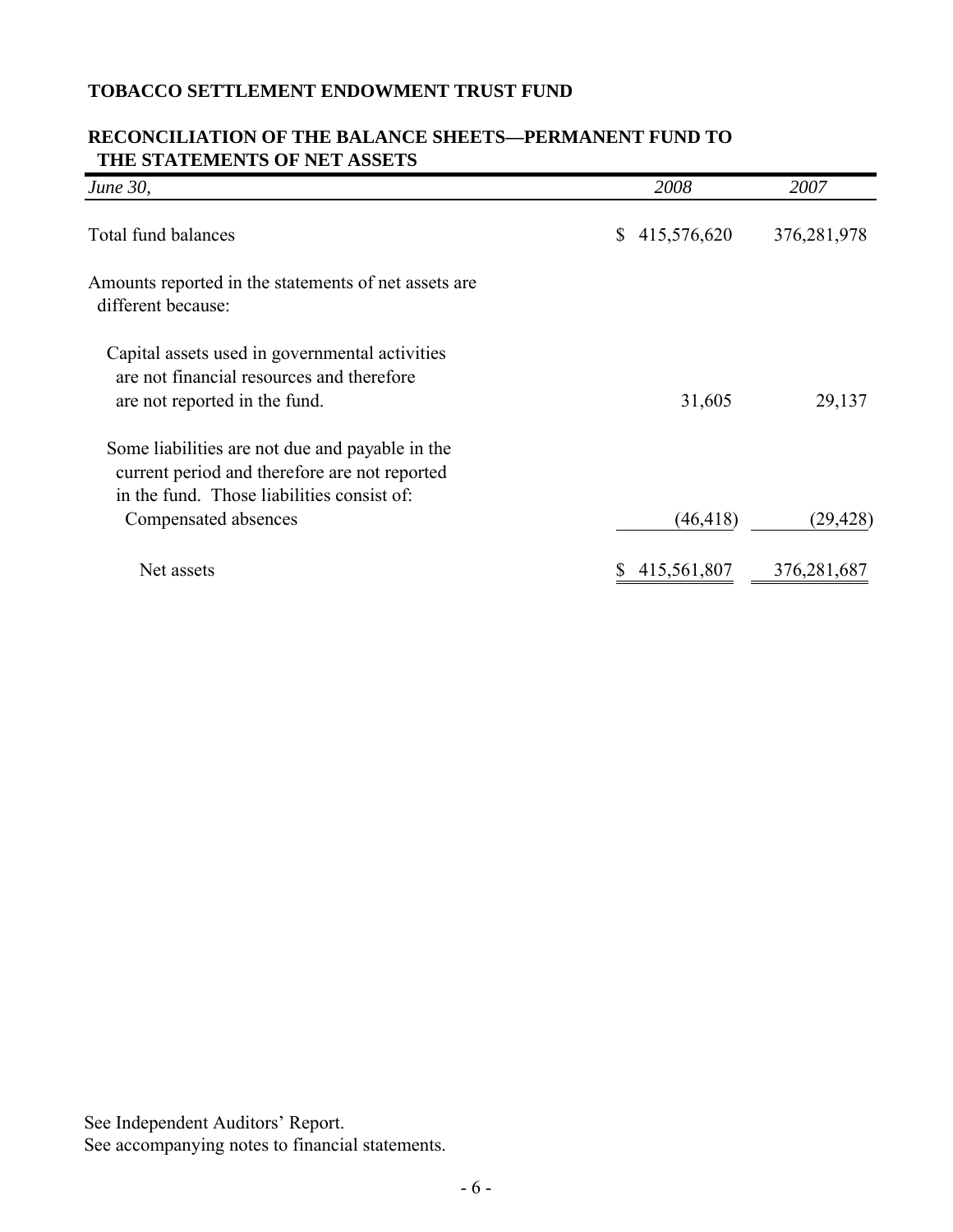# **STATEMENTS OF REVENUES, EXPENDITURES, AND CHANGES IN FUND BALANCES—PERMANENT FUND**

| Years Ended June 30,                                         | 2008                          | 2007          |
|--------------------------------------------------------------|-------------------------------|---------------|
| <b>Revenues:</b>                                             |                               |               |
| Restricted:                                                  |                               |               |
| Net (depreciation) appreciation in fair value of investments | $\mathbf S$<br>(32, 455, 219) | 27,993,559    |
| Settlement receipts                                          | 66,726,460                    | 47,588,421    |
| Miscellaneous income                                         | 20,518                        | 670           |
| Total restricted revenues                                    | 34,291,759                    | 75,582,650    |
| Interest income                                              | 12,508,145                    | 7,267,466     |
| Dividend income                                              | 4,283,601                     | 4,692,025     |
| Securities lending income                                    | 349,284                       | 55,298        |
| Contract income                                              | 1,270,452                     | 1,250,000     |
| Total revenues                                               | 52,703,241                    | 88, 847, 439  |
| <b>Expenditures:</b>                                         |                               |               |
| Personnel and administrative                                 | 373,166                       | 423,615       |
| Health communication and program promotion                   | 7,020,909                     | 5,402,347     |
| Community programs                                           | 3,443,913                     | 2,160,839     |
| <b>Evaluation services</b>                                   | 674,943                       | 273,150       |
| Research                                                     | 217,598                       |               |
| Investment management fees                                   | 1,610,209                     | 1,656,271     |
| Equipment                                                    | 11,901                        | 15,174        |
| Other                                                        | 55,960                        | 51,390        |
| Total expenditures                                           | 13,408,599                    | 9,982,786     |
| Net changes in fund balances                                 | 39,294,642                    | 78,864,653    |
| Fund balances, beginning of year                             | 376,281,978                   | 297,417,325   |
| Fund balances, end of year                                   | 415,576,620<br>Y.             | 376, 281, 978 |

See Independent Auditors' Report.

See accompanying notes to financial statements.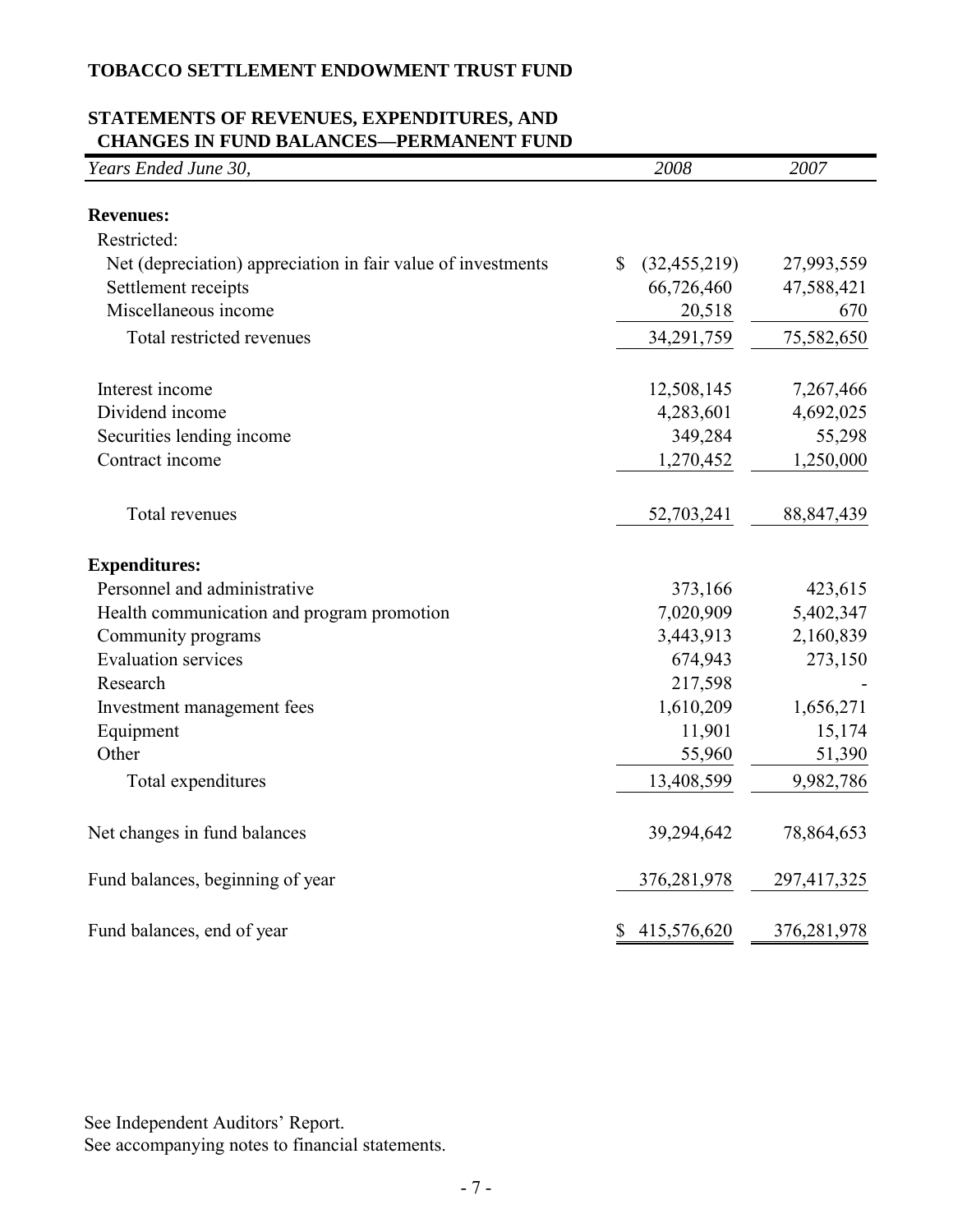# **RECONCILIATION OF THE STATEMENTS OF REVENUES, EXPENDITURES, AND CHANGES IN FUND BALANCES—PERMANENT FUND TO THE STATEMENTS OF ACTIVITIES**

| Years Ended June 30,                                                                                                                                                                                                                                                                                                | 2008             | 2007       |
|---------------------------------------------------------------------------------------------------------------------------------------------------------------------------------------------------------------------------------------------------------------------------------------------------------------------|------------------|------------|
| Net changes in fund balances                                                                                                                                                                                                                                                                                        | \$<br>39,294,642 | 78,864,653 |
| Amounts reported in the statements of activities are.<br>different because:                                                                                                                                                                                                                                         |                  |            |
| Governmental funds report capital outlays as expenditures.<br>However, in the statements of activities, the cost of those<br>assets is allocated over their estimated useful lives as<br>depreciation expense. This is the amount by which capital<br>outlays were greater than depreciation in the current period. | 2,468            | 3,540      |
| Some expenses reported in the statements of activities<br>do not require the use of current financial resources<br>and therefore are not reported as expenditures in<br>governmental funds. This amount represents the cost<br>of compensated absences earned but not used in the                                   |                  |            |
| current year.                                                                                                                                                                                                                                                                                                       | (16,990)         | 1,372      |
| Changes in net assets, per statements of activities                                                                                                                                                                                                                                                                 | 39,280,120       | 78,869,565 |

See Independent Auditors' Report. See accompanying notes to financial statements.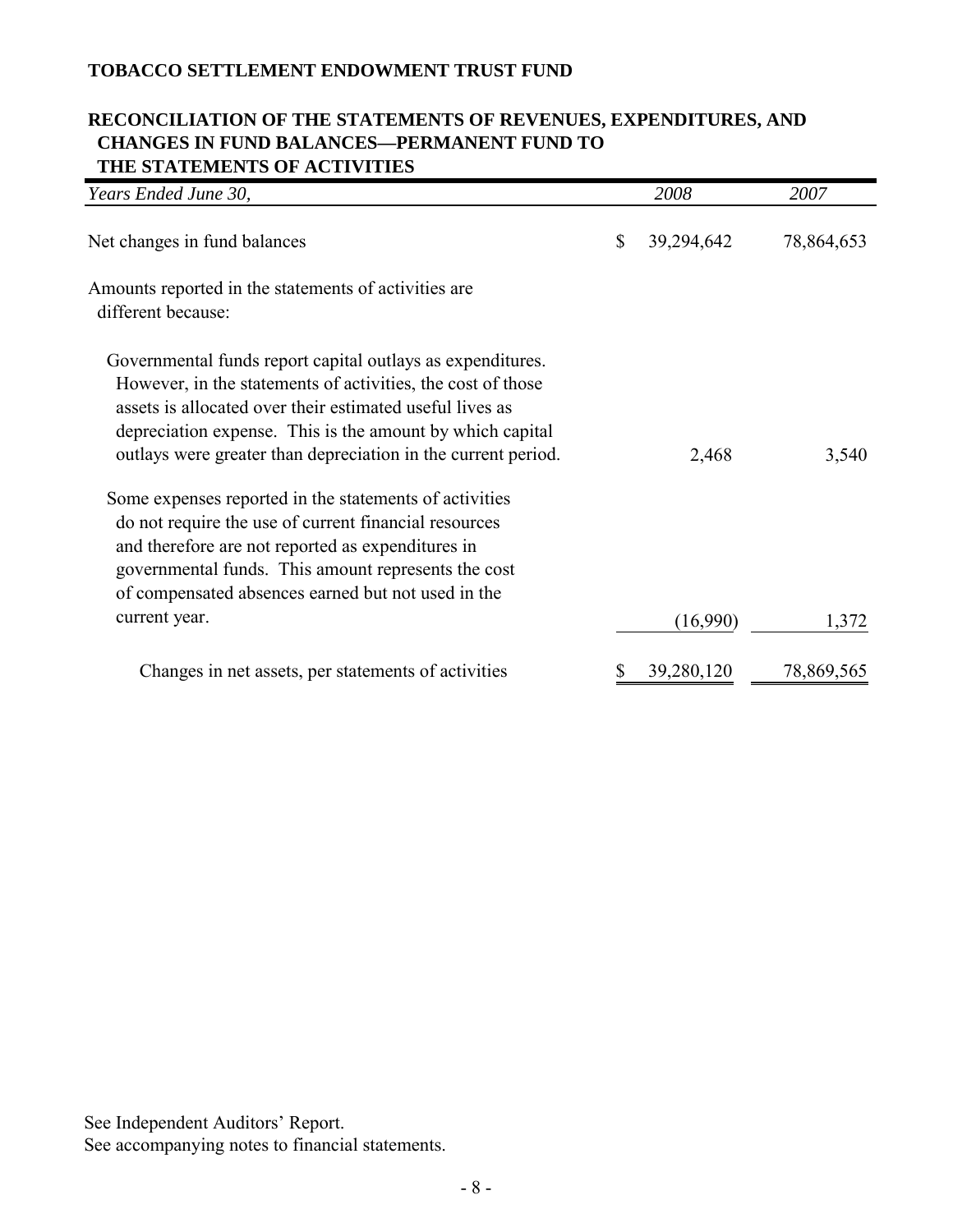### **NOTES TO FINANCIAL STATEMENTS**

#### **June 30, 2008 and 2007**

#### **(1) SUMMARY OF SIGNIFICANT ACCOUNTING POLICIES**

#### **Reporting Entity**

The Tobacco Settlement Endowment Trust Fund (the "Fund") was established pursuant to the Constitution of the State of Oklahoma. The Fund principal was established with funds received by the State of Oklahoma (the "State") on or after July 1, 2001, pursuant to any settlement with or judgment against any tobacco companies. Fifty percent (50%) of all such receipts were deposited into the Fund during the fiscal year ended June 30, 2002. That percentage increased by 5% annually until it reached 75% during the fiscal year ending June 30, 2007, where it remains. However, there are no guarantees regarding the State's continued receipt of funds in settlement of claims against tobacco companies. The principal funds are invested and the dividends and interest, less fees to manage the Fund, are expended for tobacco prevention and cessation programs; research and treatment efforts in Oklahoma to prevent and combat cancer and other tobacco-related diseases; and other programs to maintain or improve the health of Oklahomans or to enhance health care services provided to Oklahomans, with a particular emphasis on children and senior adults.

Pursuant to the Constitution of the State of Oklahoma, the Board of Investors was created to manage the investment of the principal of the Fund and to annually certify the earnings that are available for program expenditures. The Board of Directors was created to oversee Fund operating and program expenditures. The Fund is a part of the State's financial reporting entity and is included in the State's Comprehensive Annual Financial Report as a permanent fund and a governmental entity.

The financial statements of the Fund are intended to present the financial position and changes in financial position of only that portion of the governmental activities and governmental funds of the State that is attributable to the transactions of the Fund, and not those of the entire State.

#### **Basis of Presentation, Measurement Focus, and Basis of Accounting**

*Government-Wide Financial Statements—*The statements of net assets and the statements of activities are reported using the economic resources measurement focus and the accrual basis of accounting. Revenues are recorded when earned and expenses are recorded when a liability is incurred, regardless of the timing of related cash flows. Investment purchases and sales are recorded as of their trade dates. Settlement receipts are recognized as revenue when they are received by the State and their use is restricted as noted above.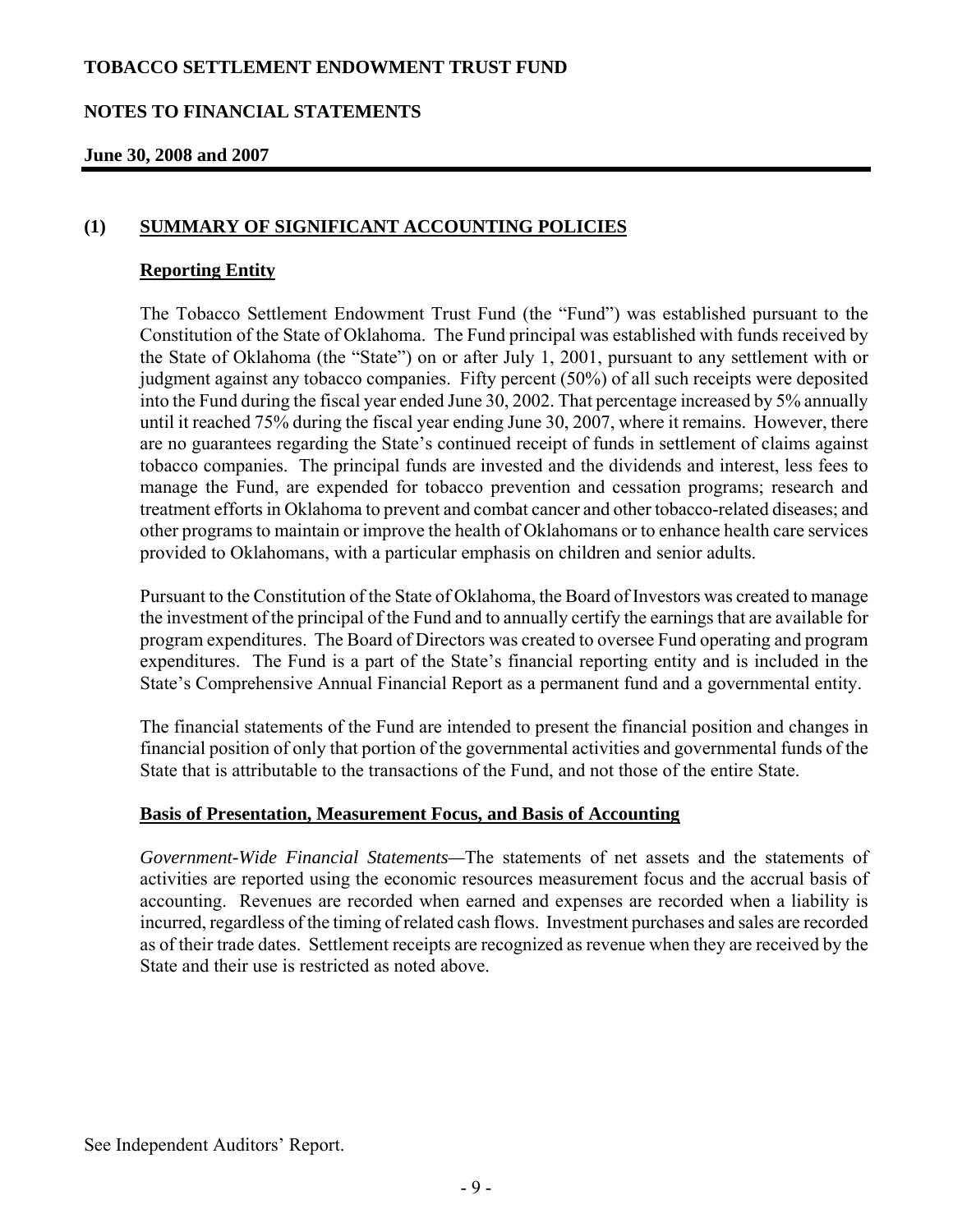# **NOTES TO FINANCIAL STATEMENTS, CONTINUED**

# **(1) SUMMARY OF SIGNIFICANT ACCOUNTING POLICIES, CONTINUED**

### **Basis of Presentation, Measurement Focus, and Basis of Accounting, Continued**

*Governmental Fund Financial Statements—*As a permanent fund, the Fund is reported in the governmental fund financial statements using the current financial resources measurement focus and the modified accrual basis of accounting. Revenues are recognized as soon as they are both measurable and available. Since the Fund predominantly accounts for financial resources, revenue recognition is generally consistent between the accrual and modified accrual basis of accounting. Settlement receipts are recognized as revenue when they are received by the State and their use is restricted as noted above.

Investment purchases and sales are recorded as of their trade dates. Expenditures generally are recorded when a liability is incurred.

Since the governmental fund financial statements are presented on a different measurement focus and basis of accounting than the government-wide financial statements, reconciliations are presented which briefly explain the adjustments necessary to reconcile the fund and government-wide presentations.

#### **Investments**

The Fund is authorized to invest in eligible investments as approved by the Board of Investors and set forth in its investment policy.

Fund investments are reported at fair value, except for the funds invested in an SEC registered money market mutual fund, which are reported as cash equivalents and reported at cost, which approximates fair value. Debt and equity securities are reported at fair value, as determined by the Fund's custodial agent, using pricing services or prices quoted by independent brokers based on the latest reported sales prices at current exchange rates for securities traded on national or international exchanges.

The Fund invests in various traditional financial instruments that fall under the broad definition of derivatives. The Fund's derivatives include U.S. Treasury strips, collateralized mortgage obligations, asset-backed securities, forward-based derivatives, option-based derivatives, and variable-rate instruments. These investments do not increase investment risk beyond allowable limits specified in the Fund's investment policy.

Net investment income includes net appreciation in the fair value of investments, interest income, dividend income, securities lending income, and investment expenses, which includes investment management and custodial fees and all other significant investment-related costs.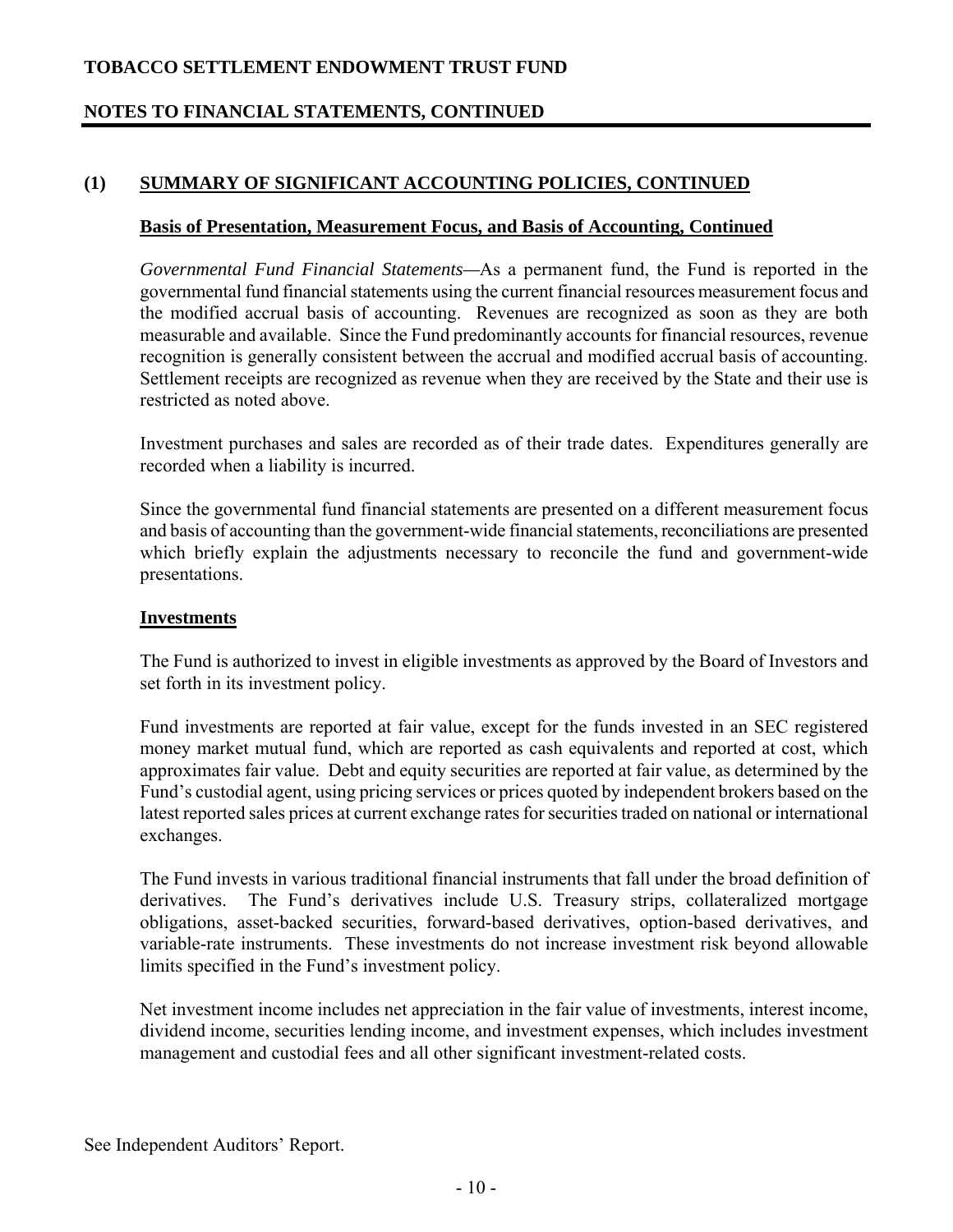# **NOTES TO FINANCIAL STATEMENTS, CONTINUED**

### **(1) SUMMARY OF SIGNIFICANT ACCOUNTING POLICIES, CONTINUED**

#### **Securities Lending**

The investment policy authorizes the Board of Investors to contract with their custodian to act as their securities lending agent. Policy requires the securities lending agent to provide indemnification against borrower default, have written agreements with each borrower, not to loan securities until acceptable collateral is received and monitor that collateral on a daily basis, and review and monitor the approved borrowers to minimize risk.

The market values of securities loaned and cash collateral maintained for those securities at June 30 were:

|                                |    | Market Value |              |
|--------------------------------|----|--------------|--------------|
|                                |    | 2008         | 2007         |
| U.S. government securities     | \$ | 13,716,858   | 31, 393, 151 |
| U.S. corporate bonds           |    | 6,122,996    | 1,220,401    |
| U.S. equity                    |    | 27,350,188   | 30,104,228   |
|                                | S  | 47,190,042   | 62,717,780   |
| Cash collateral maintained for |    |              |              |
| securities loaned              | \$ | 49,067,239   | 64,673,908   |

Borrowers were required to deliver and maintain collateral for each loan with a market value equal to 102% of the current market value of the loaned securities. Collateral delivered in non U.S. currency is required to be equal to 105% of the market value of the securities loaned; however, at June 30, 2008 and 2007, all collateral was presented as cash in U.S. currency. The total value of the collateral held at June 30, 2008 and 2007, was \$1,877,197 and \$1,956,128, respectively, more than the current market value of the securities loaned; thus, no credit risk existed at the balance sheet date from these transactions. Collateral was unmatched to the securities loaned with a 1-day maturity. Collateral cannot be used by the Trust except in the event of default.

During fiscal year 2006, securities lending income was not considered certifiable earnings and was included in net assets as restricted for investments. The Fund subsequently determined that securities lending income should be treated as interest income and included it in certifiable earnings. Securities lending income included as certified earnings were \$349,284 and \$55,298 for fiscal year ended June 30, 2008 and 2007, respectively.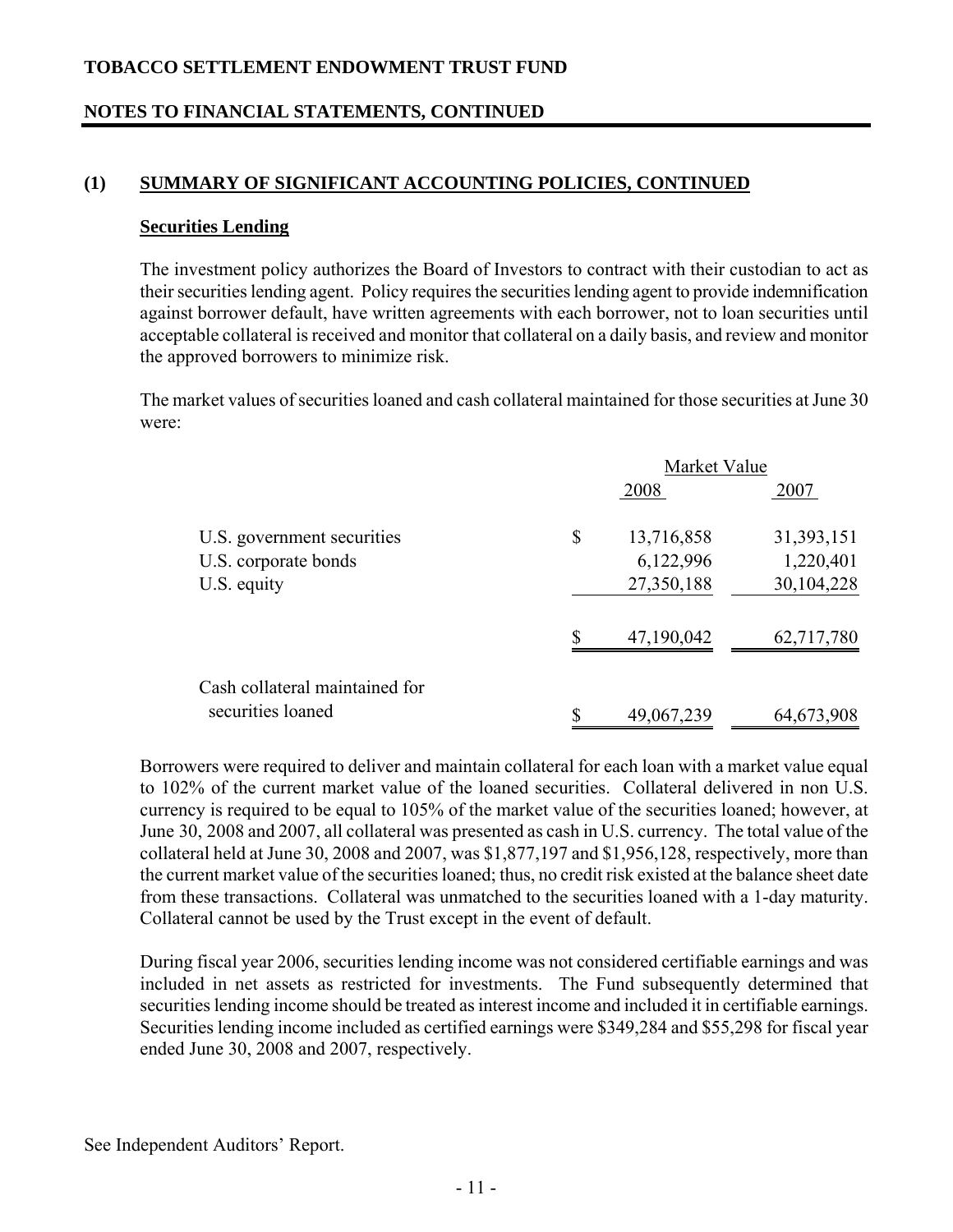# **NOTES TO FINANCIAL STATEMENTS, CONTINUED**

### **(1) SUMMARY OF SIGNIFICANT ACCOUNTING POLICIES, CONTINUED**

#### **Capital Assets**

Furniture, fixtures, and equipment which have an expected useful life of more than 1 year are recorded as capital assets. Capital assets are recorded at cost when purchased. Depreciation is recorded on capital assets in the government-wide financial statements. Depreciation is calculated on a straight-line basis over 4- to 12-year periods for computer systems and office furniture and fixtures, respectively.

No provision for depreciation is recorded in the governmental fund financial statements, as expenditures for capital assets are recorded as period costs when the capital assets are purchased.

#### **Use of Estimates**

The preparation of financial statements in conformity with accounting principles generally accepted in the United States requires management to make estimates and assumptions that affect the reported amounts of assets and liabilities and disclosure of contingent assets and liabilities at the date of the financial statements and the reported amounts of revenues and expenses during the reporting period. Actual results could differ from those estimates.

#### **Compensated Absences**

Employees earn annual vacation leave at the rate of 10 hours per month for the first 5 years of service, 12 hours per month for service of 5 to 10 years, 13.33 hours per month for service of 10 to 20 years, and 16.67 hours per month for over 20 years of service. Unused annual leave may be accumulated to a maximum of 480 hours. All accrued annual leave is payable upon termination, resignation, retirement, or death. The governmental fund financial statements record expenditures when employees are paid for leave. The government-wide financial statements present the cost of accumulated vacation leave as a liability. The liability is valued based on the current rate of pay.

The amount of accrued compensated absences considered current was determined based on the amount used during the current year.

#### **Advertising Costs**

All costs associated with advertising are expensed as incurred.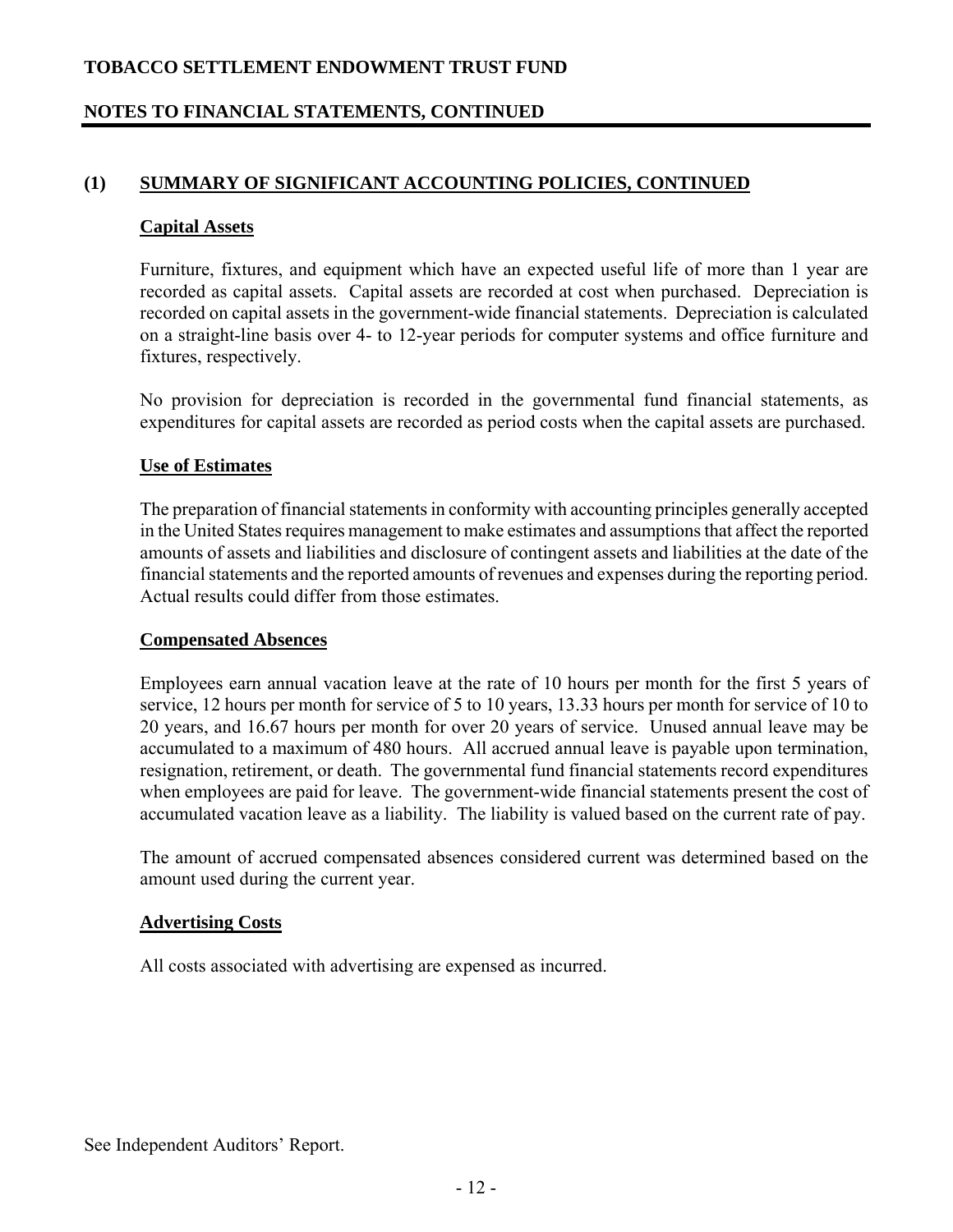# **NOTES TO FINANCIAL STATEMENTS, CONTINUED**

### **(2) CASH AND INVESTMENTS**

At June 30, cash and cash equivalents were composed of the following:

|                                                    |   | 2008         | 2007       |
|----------------------------------------------------|---|--------------|------------|
| Cash on deposit with the State                     | S | 81,477       | 142,660    |
| Foreign currency                                   |   | 416,183      |            |
| Collateral from securities lending—restricted cash |   | 49,067,239   | 64,673,908 |
| Money market mutual fund                           |   | 49, 371, 263 | 17,271,020 |
|                                                    |   | 98,936,162   | 82,087,588 |

In excess of \$11 million of cash invested in money market mutual funds will be funded to a new international manager early in fiscal year 2009.

**Restricted Cash—**Contractual restricted cash represents the net cash balance of funds advanced to the Board of Directors for the reimbursement of the program expenses related to the Oklahoma Tobacco Helpline. According to contract terms, the Oklahoma State Department of Health (OSDH) pays the Board of Directors up to 31 days of estimated Helpline costs at the beginning of the contract. OSDH agrees to reimburse additional Helpline expenses throughout the year funded through monthly pro forma invoicing. Total revenue from this contract was \$1,270,452 for 2008 and \$1,250,000 for 2007. Cash collateral from securities lending activity is identified as restricted cash as it cannot be used by the Trust unless there is default in the return of the securities loaned.

**Custodial Credit Risk—**Custodial credit risk is the risk that in the event of the failure of counterparty, the Fund will not be able to recover the value of its investments. Deposits are exposed to custodial credit risk if they are uninsured and uncollateralized. Investment securities are exposed to custodial credit risk if they are uninsured, are not registered in the name of the Fund, and are held by counterparty or the counterparty's trust department but not in the name of the Fund. The investment policy requires that all deposits be invested in a fully collateralized interest-bearing account. Policy also provides that investment collateral be held by a third-party custodian with whom the Fund has a current custodial agreement in the Fund's name.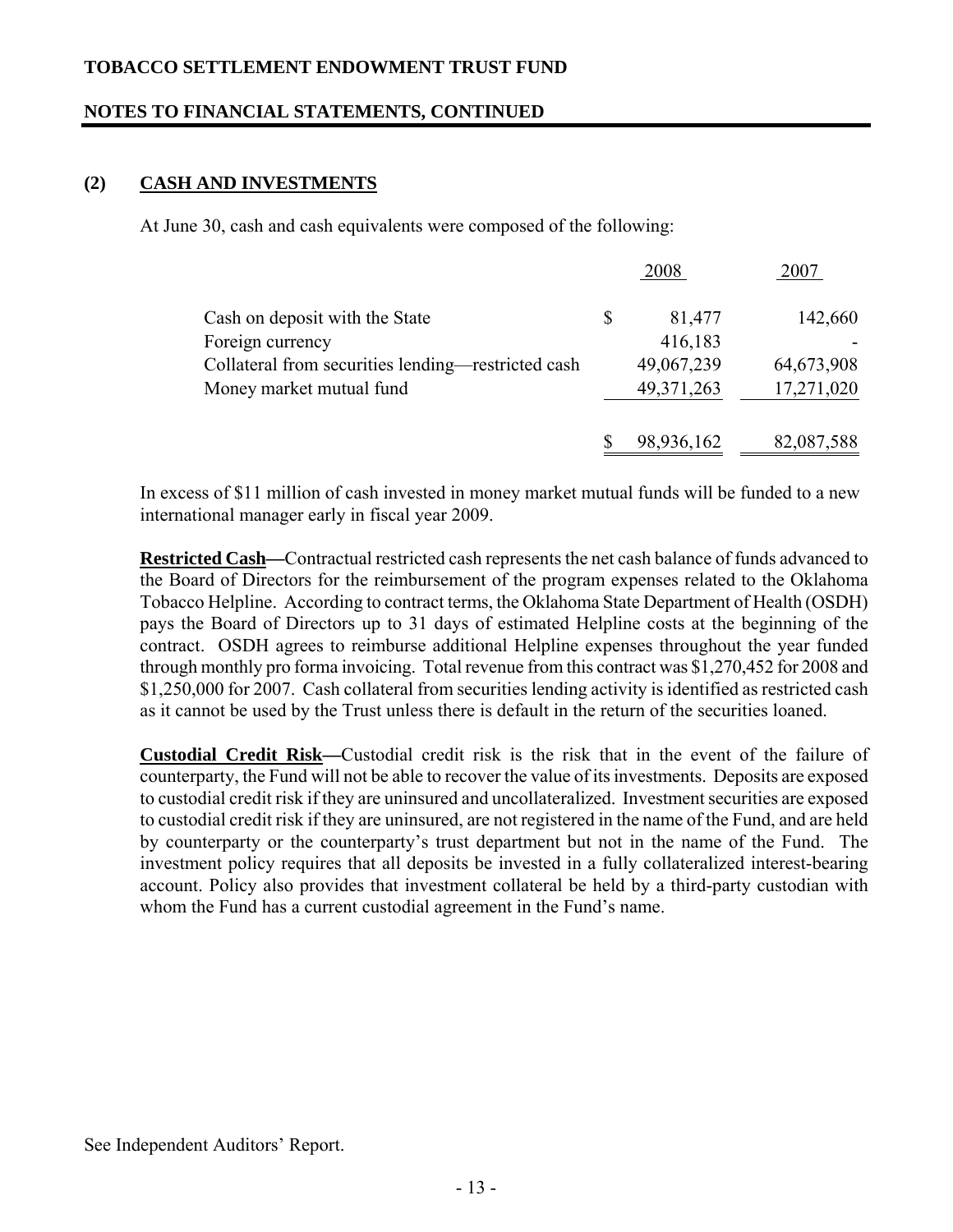# **NOTES TO FINANCIAL STATEMENTS, CONTINUED**

# **(2) CASH AND INVESTMENTS, CONTINUED**

**Credit Risk**—Fixed income securities are subject to credit risk. A bond's credit quality rating is one method of assessing the ability of the issuer to meet its obligation. Exposure to credit risk as of June 30 was as follows:

|                                                   | 2008         |               |              |
|---------------------------------------------------|--------------|---------------|--------------|
|                                                   |              |               | Moody        |
|                                                   |              | Fair Value    | Rating       |
|                                                   |              | (Expressed in |              |
|                                                   |              | thousands)    |              |
| U.S. government agencies: (Held in U.S. currency) |              |               |              |
| U.S. Treasury bonds                               | $\mathbb{S}$ | 1,292         | (1)          |
| U.S. Treasury notes                               |              | 17,466        | (1)          |
| Federal Home Loan Bank                            |              | 6,876         | <b>AAA</b>   |
| Federal Home Loan Mortgage Corp.                  |              | 9,805         | <b>AAA</b>   |
| Federal National Mortgage Corp.                   |              | 36,006        | <b>AAA</b>   |
| Government National Mortgage Association          |              | 958           | <b>AAA</b>   |
| Other                                             |              | 928           | Other        |
|                                                   |              | 73,331        |              |
| Corporate bonds: (Held in U.S. currency)          |              |               |              |
| Domestic bonds                                    |              | 6,609         | A            |
| Domestic bonds                                    |              | 7,692         | AA           |
| Domestic bonds                                    |              | 51,863        | <b>AAA</b>   |
| Domestic bonds                                    |              | 29,917        | B            |
| Domestic bonds                                    |              | 15,813        | <b>BA</b>    |
| Domestic bonds                                    |              | 9,635         | <b>BAA</b>   |
| Domestic bonds                                    |              | 332           | <b>BBB</b>   |
| Domestic bonds                                    |              | 2,583         | CAA          |
| Domestic bonds                                    |              | 1,518         | Other        |
|                                                   |              | 125,962       |              |
| Foreign bonds: (Held in U.S. currency)            |              |               |              |
| Foreign bonds                                     |              | 1,615         | A            |
| Foreign bonds                                     |              | 509           | <b>AAA</b>   |
| Foreign bonds                                     |              | 2,272         | $\mathbf{B}$ |
| Foreign bonds                                     |              | 2,977         | <b>BA</b>    |
| Foreign bonds                                     |              | 1,754         | <b>BAA</b>   |
| Foreign bonds                                     |              | 363           | Other        |
|                                                   |              | 9,490         |              |
|                                                   |              |               | (Continued)  |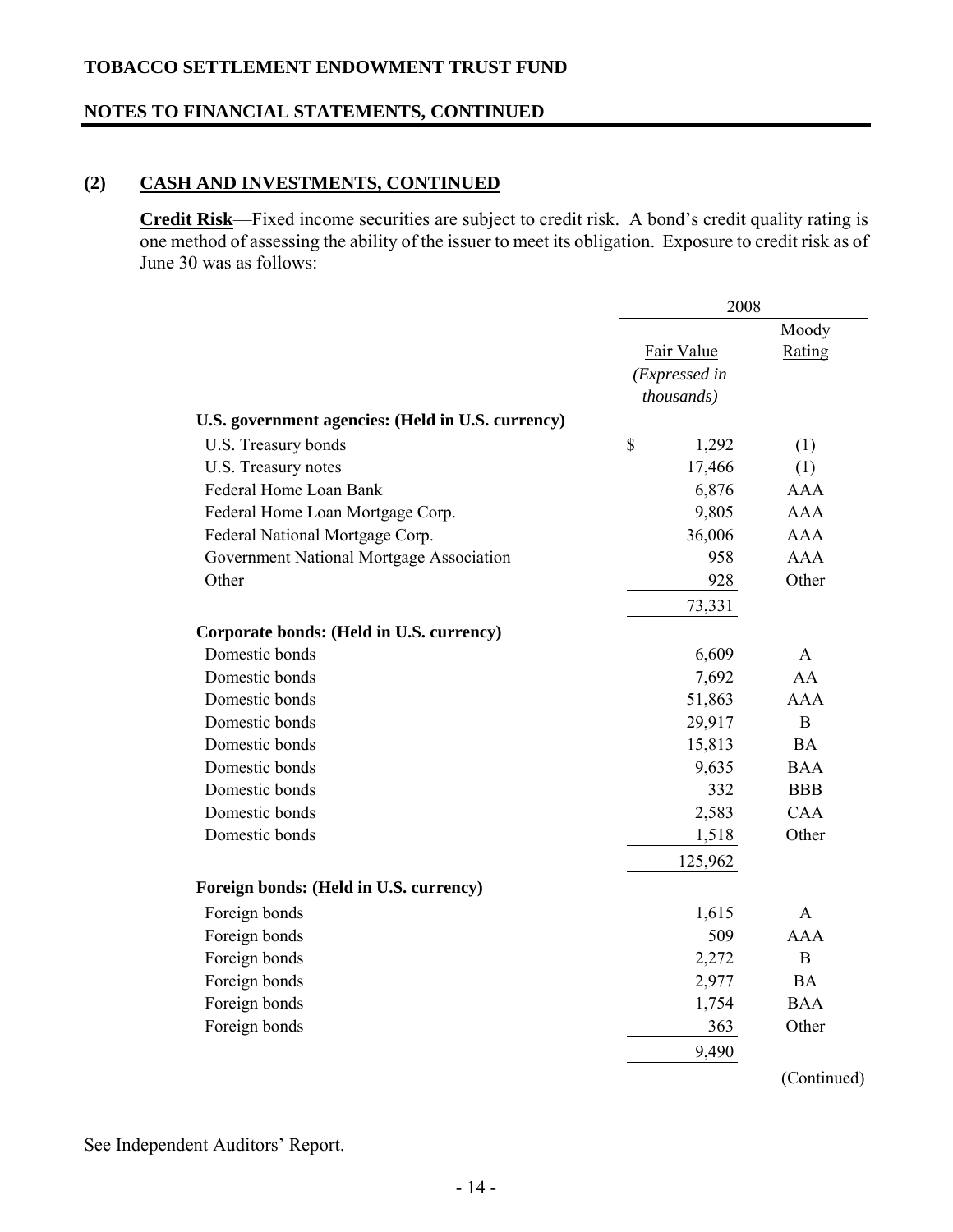# **NOTES TO FINANCIAL STATEMENTS, CONTINUED**

# **(2) CASH AND INVESTMENTS, CONTINUED**

# **Credit Risk**—Continued

|                                                     | 2008          |              |
|-----------------------------------------------------|---------------|--------------|
|                                                     |               | Moody        |
|                                                     | Fair Value    | Rating       |
|                                                     | (Expressed in |              |
|                                                     | thousands)    |              |
| Foreign government bonds:                           |               |              |
| Foreign government bonds (Held in U.S. currency)    | 100           | B            |
| Foreign government bonds (Held in U.S. currency)    | 797           | <b>BA</b>    |
| Foreign government bonds (Held in U.S. currency)    | 9             | <b>BAA</b>   |
|                                                     | 906           |              |
| Foreign government bonds (Held in foreign currency) | 1,576         | <b>AAA</b>   |
| Foreign government bonds (Held in foreign currency) | 1,512         | Other        |
|                                                     | 3,088         |              |
| Foreign bonds (Held in foreign currency)            | 3,156         | A            |
| Foreign bonds (Held in foreign currency)            | 949           | AA           |
| Foreign bonds (Held in foreign currency)            | 2,629         | AAA          |
| Foreign bonds (Held in foreign currency)            | 1,122         | <sub>B</sub> |
| Foreign bonds (Held in foreign currency)            | 600           | <b>BA</b>    |
| Foreign bonds (Held in foreign currency)            | 499           | <b>BAA</b>   |
| Foreign bonds (Held in foreign currency)            | 114           | <b>BBB</b>   |
| Foreign bonds (Held in foreign currency)            | 398           | <b>CAA</b>   |
| Foreign bonds (Held in foreign currency)            | 747           | Other        |
|                                                     | 10,214        |              |
| Total fair value of credit risk                     | \$<br>222.991 |              |

(1) Backed by full faith and credit of the U.S. government.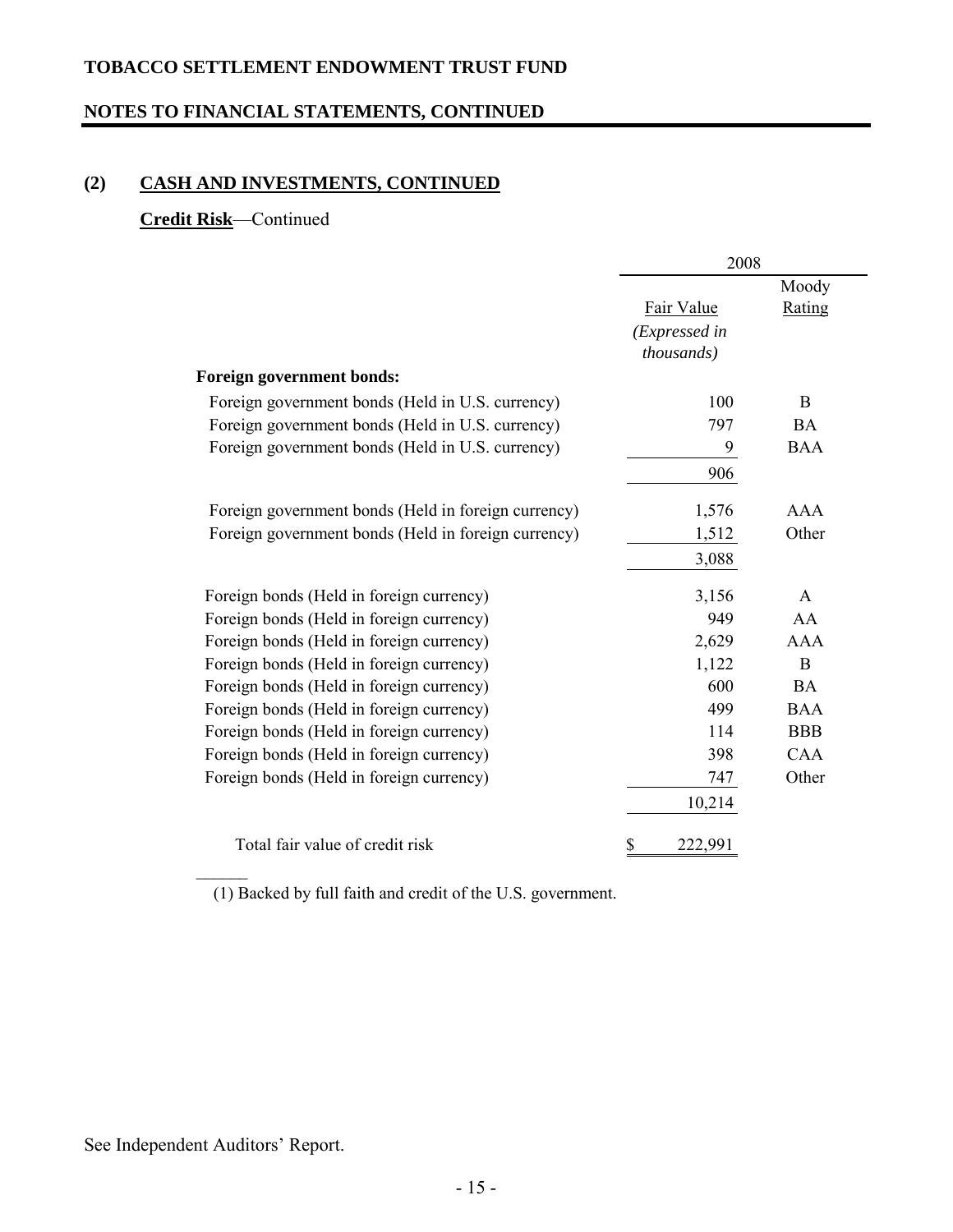# **NOTES TO FINANCIAL STATEMENTS, CONTINUED**

# **(2) CASH AND INVESTMENTS, CONTINUED**

# **Credit Risk**—Continued

|                                  | 2007 |               |            |
|----------------------------------|------|---------------|------------|
|                                  |      |               | Moody      |
|                                  |      | Fair Value    | Rating     |
|                                  |      | (Expressed in |            |
| Held in U.S. currency:           |      | thousands)    |            |
| U.S. government agencies:        |      |               |            |
| U.S. Treasury bonds              | \$   | 5,492         | (1)        |
| U.S. Treasury notes              |      | 21,157        | (1)        |
| Federal Home Loan Bank           |      | 11,090        | AAA        |
| Federal Home Loan Mortgage Corp. |      | 20,684        | <b>AAA</b> |
| Federal National Mortgage Corp.  |      | 25,989        | <b>AAA</b> |
| Other                            |      | 1,443         | Other      |
|                                  |      | 85,855        |            |
| <b>Corporate bonds:</b>          |      |               |            |
| Domestic bonds                   |      | 2,695         | A          |
| Domestic bonds                   |      | 1,765         | AA         |
| Domestic bonds                   |      | 31,679        | <b>AAA</b> |
| Domestic bonds                   |      | 20,308        | $\bf{B}$   |
| Domestic bonds                   |      | 13,453        | <b>BA</b>  |
| Domestic bonds                   |      | 2,566         | <b>BAA</b> |
| Domestic bonds                   |      | 43            | <b>BBB</b> |
| Domestic bonds                   |      | 207           | CAA        |
| Domestic bonds                   |      | 174           | Other      |
|                                  |      | 72,890        |            |
| Foreign bonds                    |      | 501           | A          |
| Foreign bonds                    |      | 313           | <b>AAA</b> |
| Foreign bonds                    |      | 285           | B          |
| Foreign bonds                    |      | 1,110         | <b>BA</b>  |
| Foreign bonds                    |      | 157           | <b>BAA</b> |
|                                  |      | 2,366         |            |
| Total fair value of credit risk  | \$   | 161,111       |            |
|                                  |      |               |            |

(1) Backed by full faith and credit of the U.S. government.

 $\frac{1}{2}$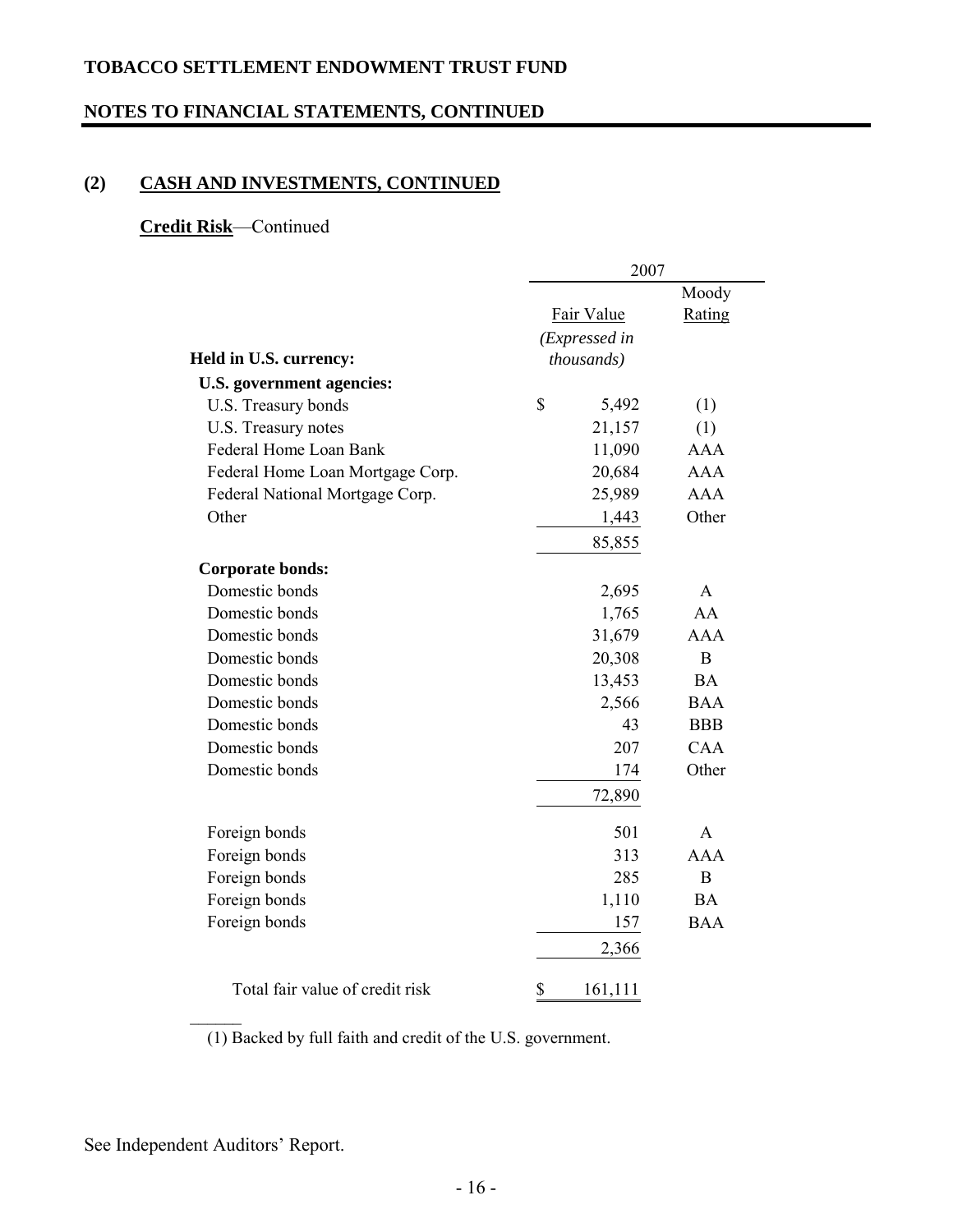# **NOTES TO FINANCIAL STATEMENTS, CONTINUED**

# **(2) CASH AND INVESTMENTS, CONTINUED**

**Concentration of Credit Risk**—The Fund limits its exposure to concentration of credit risk through its investment policy and asset allocation policy. Within asset classes, individual securities are limited to not more than 6% of the investment manager's portfolio; however, securities of one issuer could be represented in more than one asset class. No investments in any one organization, excluding those guaranteed by the U.S. government, represent 5% or more of the Fund's net assets at June 30, 2008 and 2007.

**Interest Rate Risk**—Interest rate risk is the risk that changes in interest rates will adversely affect the fair value of an investment. Mortgage-backed securities are highly sensitive to interest rate changes. The investment policy manages interest rate risk by limiting the effective duration of an actively managed fixed-income portfolio. Excluding U.S. government guaranteed securities, effective duration is not to exceed 7 years.

|                                                     | 2008         |               |           |
|-----------------------------------------------------|--------------|---------------|-----------|
|                                                     |              |               | Effective |
|                                                     |              |               | Duration  |
|                                                     |              | Fair Value    | Years     |
|                                                     |              | (Expressed in |           |
|                                                     |              | thousands)    |           |
| U.S. government securities (government guaranteed): |              |               |           |
| U.S. Treasury bonds                                 | $\mathbb{S}$ | 1,292         | 10.78     |
| U.S. Treasury notes                                 |              | 17,466        | 5.22      |
| Federal Home Loan Bank                              |              | 6,876         | 2.42      |
| <b>GNMA</b>                                         |              | 958           | 7.81      |
| Other                                               |              | 928           | 10.02     |
| Foreign government securities:                      |              |               |           |
| Foreign Government Obl (Held in U.S. currency)      |              | 906           | 9.73      |
| Foreign Government Obl (Held in foreign currency)   |              | 3,088         | 3.32      |
| <b>Mortgage-backed securities:</b>                  |              |               |           |
| Federal Home Loan Mortgage Corp.                    |              | 9,805         | 2.17      |
| Federal National Mortgage Corp.                     |              | 36,006        | 4.08      |
| <b>Corporate bonds:</b>                             |              |               |           |
| Domestic bonds                                      |              | 125,962       | 7.49      |
| Foreign bonds (Held in U.S. currency)               |              | 9,490         | 5.94      |
| Foreign bonds (Held in foreign currency)            |              | 10,214        | 5.18      |
| Total fixed income                                  | S            | 222,991       |           |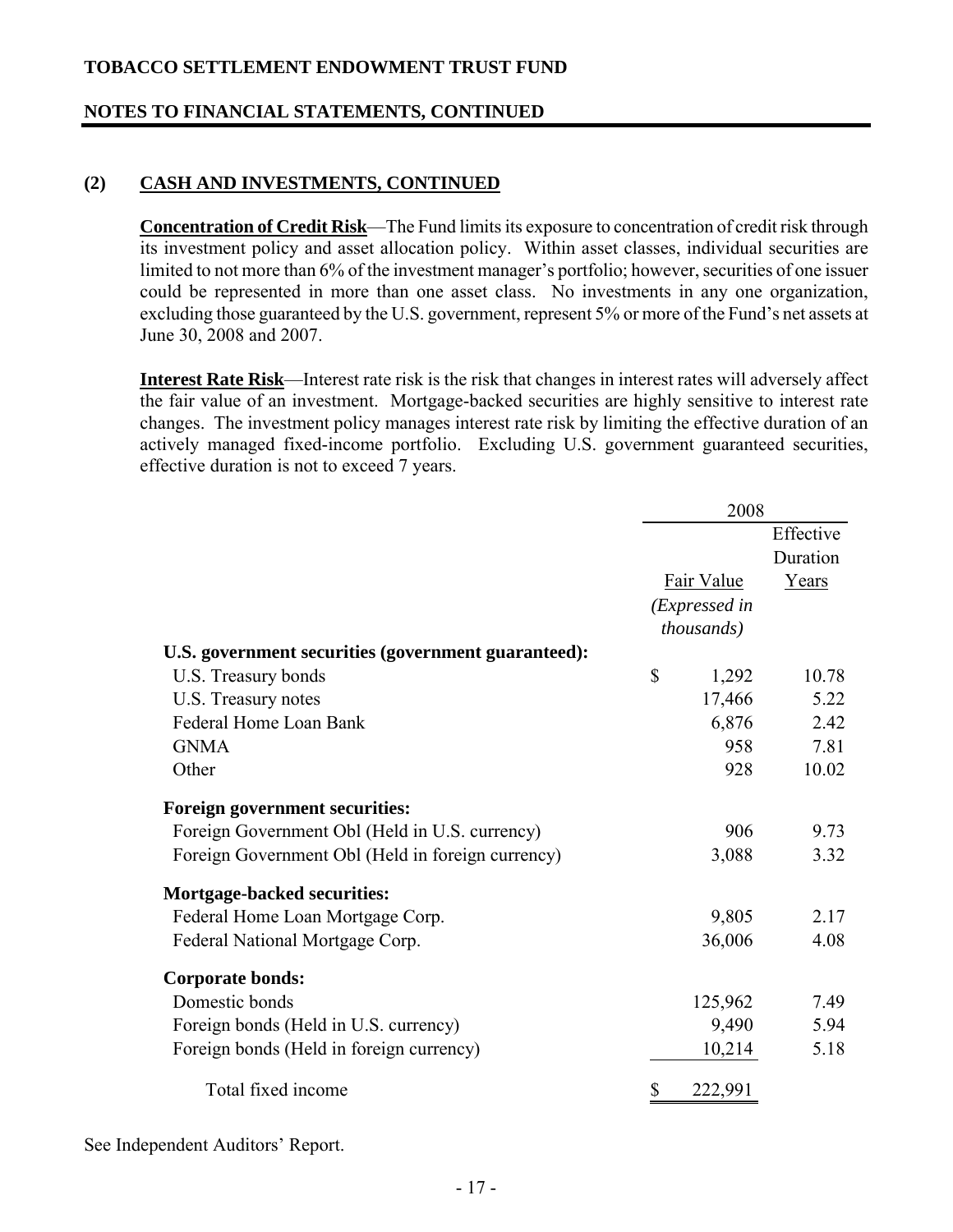# **NOTES TO FINANCIAL STATEMENTS, CONTINUED**

# **(2) CASH AND INVESTMENTS, CONTINUED**

# **Interest Rate Risk**—Continued

|                                    | 2007               |           |
|------------------------------------|--------------------|-----------|
|                                    |                    | Effective |
|                                    |                    | Duration  |
|                                    | Fair Value         | Years     |
|                                    | (Expressed in      |           |
|                                    | <i>thousands</i> ) |           |
| U.S. government securities         |                    |           |
| (government guaranteed):           |                    |           |
| U.S. Treasury bonds                | \$<br>5,492        | 11.78     |
| U.S. Treasury notes                | 21,157             | 6.78      |
| Federal Home Loan Bank             | 11,090             | 1.6       |
| <b>GNMA</b>                        | 744                | 5.34      |
| <b>SLMA</b>                        | 699                | 4.82      |
| <b>Mortgage-backed securities:</b> |                    |           |
| Federal Home Loan Mortgage Corp.   | 20,684             | 3.31      |
| Federal National Mortgage Corp.    | 25,989             | 3.47      |
| <b>Corporate bonds:</b>            |                    |           |
| Domestic bonds                     | 72,890             | 6.14      |
| Foreign bonds                      | 2,366              | 4.4       |
| Total fixed income                 | \$<br>161,111      |           |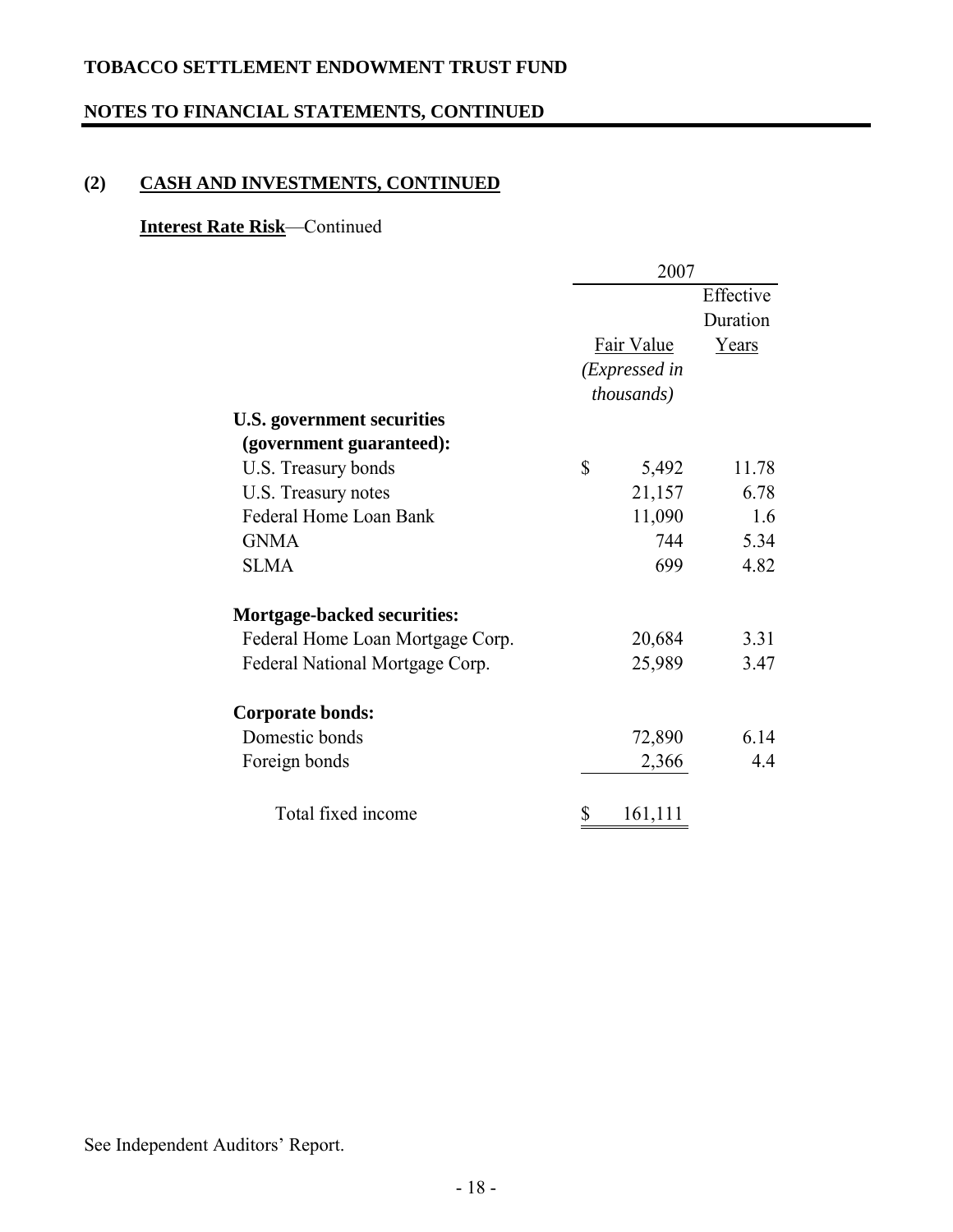# **NOTES TO FINANCIAL STATEMENTS, CONTINUED**

# **(2) CASH AND INVESTMENTS, CONTINUED**

**Foreign Currency Risk**—Foreign currency risk is the risk that changes in exchange rates will adversely affect the fair value of an investment or a deposit. The investment policy limits foreign equity investments to 10% of total net assets through its asset allocation policy. Investment in foreign equities and fixed income is shown by monetary unit to indicate possible foreign currency risk.

|                          | 2008               |             |  |
|--------------------------|--------------------|-------------|--|
|                          | Fair Value         | <b>Type</b> |  |
|                          | (Expressed in      |             |  |
|                          | <i>thousands</i> ) |             |  |
| <b>Foreign currency:</b> |                    |             |  |
| Argentine peso           | \$<br>163          | FX Inc      |  |
| Australian dollar        | 11                 | Foreign     |  |
|                          |                    | currency    |  |
| Australian dollar        | 1,204              | Equity      |  |
| Australian dollar        | 371                | FX Inc      |  |
| Bermuda dollar           | 101                | FX Inc      |  |
| Brazilian real           | 565                | Equity      |  |
| Brazilian real           | 606                | FX Inc      |  |
| British pound sterling   | 116                | Foreign     |  |
|                          |                    | currency    |  |
| British pound sterling   | 8,721              | Equity      |  |
| British pound sterling   | 1,825              | FX Inc      |  |
| Canadian dollar          | 628                | Equity      |  |
| Canadian dollar          | 1,401              | FX Inc      |  |
| Cayman dollar            | 2,574              | FX Inc      |  |
| Chinese renminbi         | 554                | Equity      |  |
| Colombian peso           | 150                | FX Inc      |  |
| Danish kroner            | 604                | Equity      |  |
| Danish kroner            | 98                 | FX Inc      |  |
| Euro                     | 287                | Foreign     |  |
|                          |                    | currency    |  |
| Euro                     | 19,264             | Equity      |  |
| Euro                     | 11,736             | FX Inc      |  |
|                          |                    | (Continued) |  |

(Continued)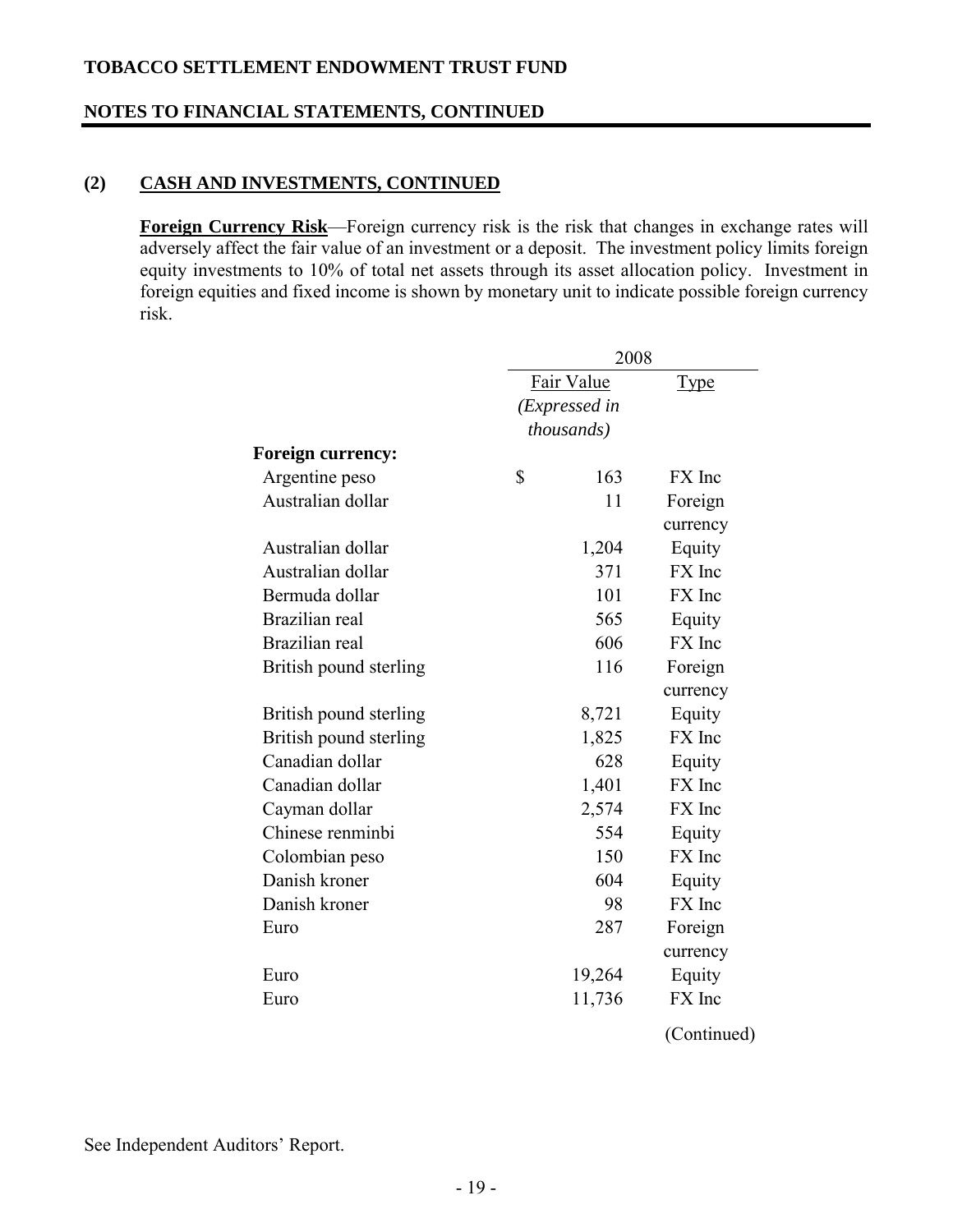# **NOTES TO FINANCIAL STATEMENTS, CONTINUED**

# **(2) CASH AND INVESTMENTS, CONTINUED**

# **Foreign Currency Risk—Continued**

|                                     | 2008               |             |  |
|-------------------------------------|--------------------|-------------|--|
|                                     | Fair Value         | <b>Type</b> |  |
|                                     | (Expressed in      |             |  |
|                                     | <i>thousands</i> ) |             |  |
| <b>Foreign currency, continued:</b> |                    |             |  |
| Hong Kong dollar                    | 826                | Equity      |  |
| Hungarian forint                    | 948                | FX Inc      |  |
| Indian rupee                        | 525                | Equity      |  |
| Indian rupee                        | 324                | FX Inc      |  |
| Japanese yen                        | 3                  | Foreign     |  |
|                                     |                    | currency    |  |
| Japanese yen                        | 9,941              | Equity      |  |
| Japanese yen                        | 368                | FX Inc      |  |
| Mexican peso                        | $\mathbf{1}$       | Foreign     |  |
|                                     |                    | currency    |  |
| Mexican peso                        | 280                | Equity      |  |
| Mexican peso                        | 565                | FX Inc      |  |
| Norwegian krone                     | 2,050              | Equity      |  |
| Peruvian nuevo sol                  | 41                 | FX Inc      |  |
| Russian ruble                       | 544                | FX Inc      |  |
| Singapore dollar                    | 809                | Equity      |  |
| Singapore dollar                    | 310                | FX Inc      |  |
| South African rand                  | 65                 | FX Inc      |  |
| Swedish krona                       | 851                | Equity      |  |
| Swedish krona                       | 225                | FX Inc      |  |
| Swiss franc                         | 667                | Equity      |  |
| Thai baht                           | 153                | FX Inc      |  |
| Turkish lira                        | 537                | FX Inc      |  |
| Venequelan bolivar                  | 593                | FX Inc      |  |
|                                     | \$<br>71,605       |             |  |

 $\overline{\phantom{0}}$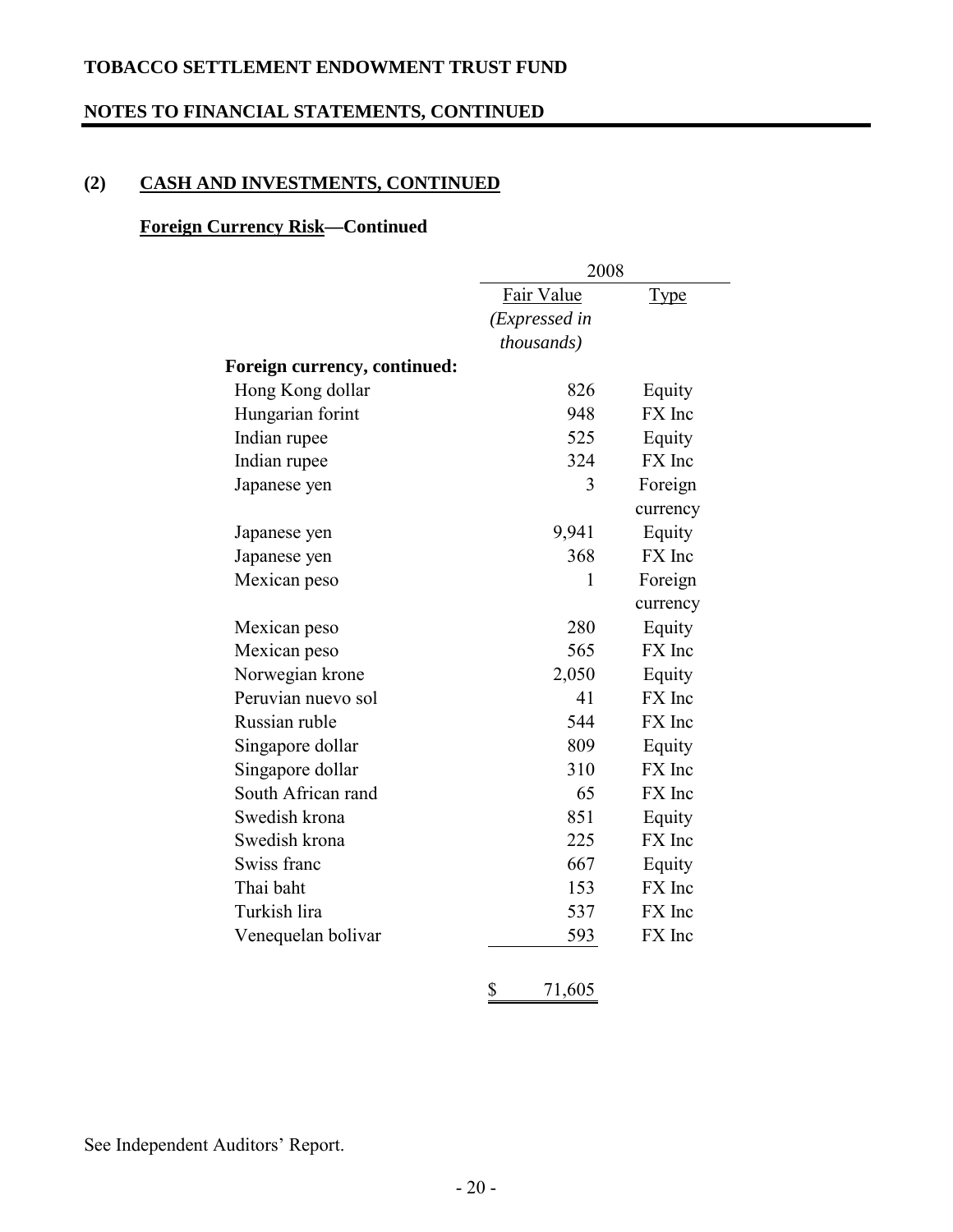# **NOTES TO FINANCIAL STATEMENTS, CONTINUED**

# **(2) CASH AND INVESTMENTS, CONTINUED**

# **Foreign Currency Risk—Continued**

|                          | 2007               |             |  |
|--------------------------|--------------------|-------------|--|
|                          | Fair Value         | <b>Type</b> |  |
|                          | (Expressed in      |             |  |
|                          | <i>thousands</i> ) |             |  |
| <b>Foreign currency:</b> |                    |             |  |
| Australian dollar        | \$<br>1,575        | Equity      |  |
| British pound sterling   | 12,673             | Equity      |  |
| Canadian dollar          | 545                | Equity      |  |
| Canadian dollar          | 393                | FX Inc      |  |
| Cayman dollar            | 971                | FX Inc      |  |
| Danish kroner            | 1,029              | Equity      |  |
| Euro                     | 24,975             | Equity      |  |
| Euro                     | 553                | FX Inc      |  |
| Hong Kong dollar         | 1,013              | Equity      |  |
| Israeli shekel           | 763                | Equity      |  |
| Japanese yen             | 9,811              | Equity      |  |
| Korean won               | 1,038              | Equity      |  |
| Mexican peso             | 53                 | Equity      |  |
| Norwegian krone          | 1,631              | Equity      |  |
| Singapore dollar         | 750                | Equity      |  |
| Singapore dollar         | 450                | FX Inc      |  |
| Swedish krona            | 1,639              | Equity      |  |
| Swiss franc              | 802                | Equity      |  |
|                          |                    |             |  |

 $$ 60,664$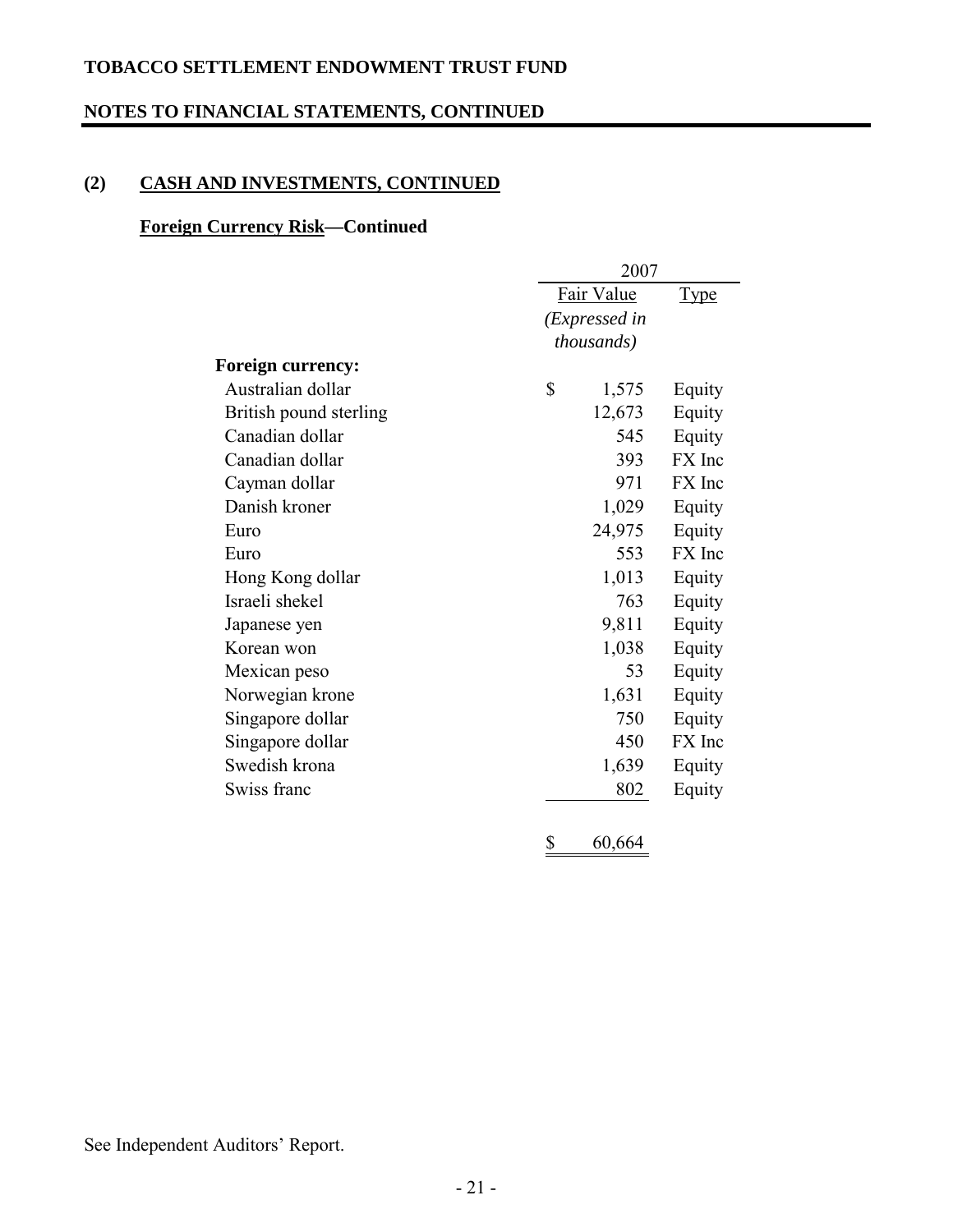### **NOTES TO FINANCIAL STATEMENTS, CONTINUED**

### **(3) FUND BALANCES**

Principal funds that are reserved for investment purposes only are composed of settlement receipts and the net appreciation or depreciation in the fair value of invested funds. Annual earnings that are available for expenditure are defined by law as dividends and interest, less fees to manage the Fund, and are recorded as additions to the unreserved fund balance. The Board of Directors manages program and operating expenses that are expended from the unreserved fund balance. Contract revenue is the reimbursement of program expenses related to the Oklahoma Tobacco Helpline and is considered a reduction to unreserved expenses. Operating expenses include salaries, travel, and other operating expenses of the Board of Investors and the Board of Directors. During 2007, the maximum amount allowed for operating expenses was changed from \$500,000 to 15% of certified earnings in any fiscal year. Operating expenses do not include program expenses or investment management expenses. A reconciliation of the reserved and unreserved components of the fund balances is as follows:

|                                  | 2008           |                |                |  |  |
|----------------------------------|----------------|----------------|----------------|--|--|
|                                  | Reserved for   |                |                |  |  |
|                                  | Investment     | Unreserved     | Total          |  |  |
| Balance, June 30, 2007           | \$363,275,447  | 13,006,531     | 376,281,978    |  |  |
| Settlement receipts              | 66,726,460     |                | 66,726,460     |  |  |
| Net (depreciation) in fair value |                |                |                |  |  |
| of investments                   | (32, 455, 219) |                | (32, 455, 219) |  |  |
| Miscellaneous income             | 20,518         |                | 20,518         |  |  |
| Contract income                  |                | 1,270,452      | 1,270,452      |  |  |
| Expendable earnings              |                | 15,530,821     | 15,530,821     |  |  |
| Program and operating expenses   |                | (11, 798, 390) | (11,798,390)   |  |  |
| Balances, June 30, 2008          | \$397,567,206  | 18,009,414     | 415,576,620    |  |  |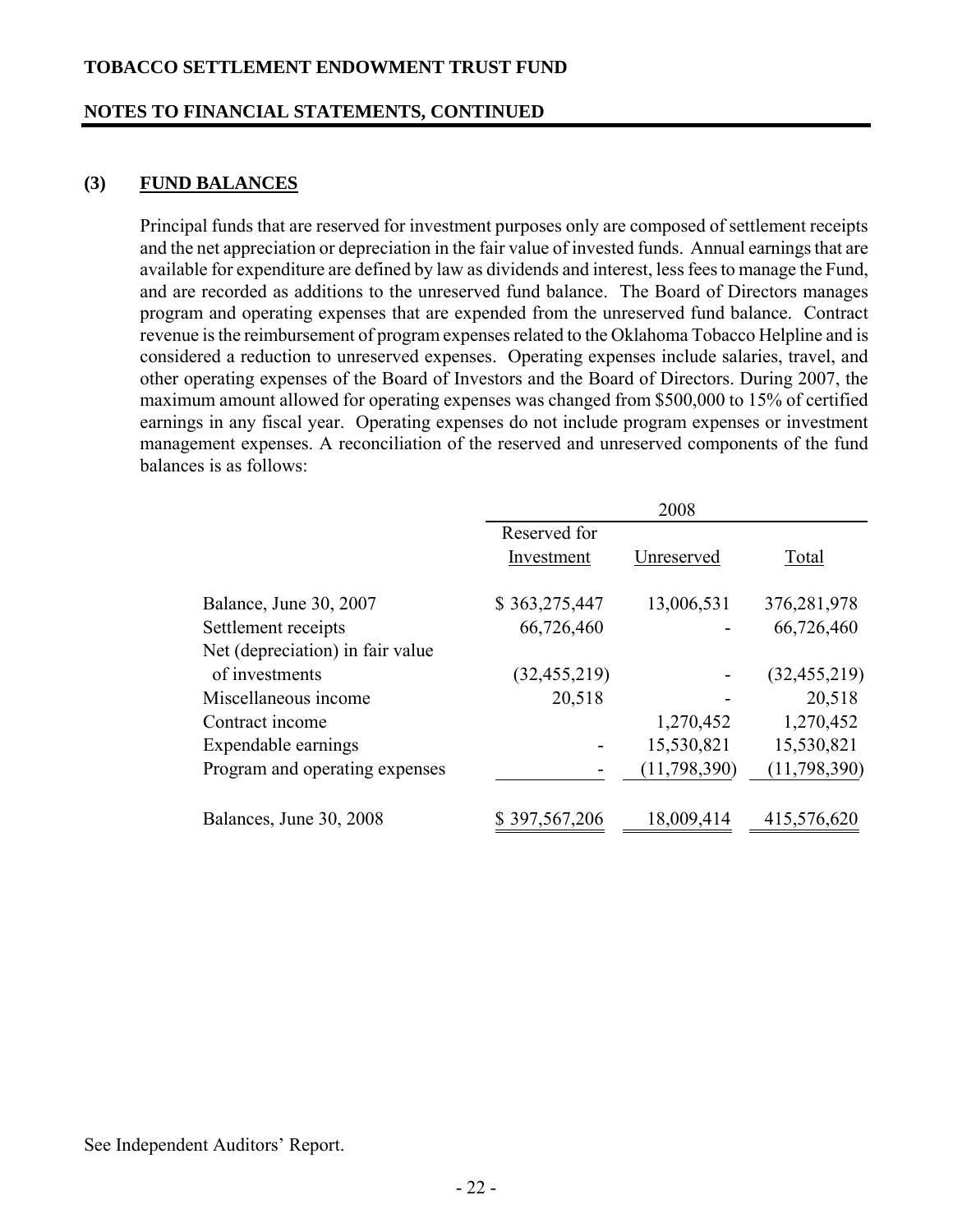# **NOTES TO FINANCIAL STATEMENTS, CONTINUED**

# **(2) FUND BALANCES, CONTINUED**

|                                                                                                                       | 2007                       |             |             |  |
|-----------------------------------------------------------------------------------------------------------------------|----------------------------|-------------|-------------|--|
|                                                                                                                       | Reserved for<br>Investment | Unreserved  | Total       |  |
| Balance, June 30, 2006                                                                                                | \$287,701,209              | 9,716,116   | 297,417,325 |  |
| Settlement receipts                                                                                                   | 47,588,421                 |             | 47,588,421  |  |
| Net appreciation in fair value<br>of investments<br>Reclassification or transfer of<br>2006 securities lending income | 27,993,559                 |             | 27,993,559  |  |
| (see Securities Lending at Note 1)                                                                                    | (8, 412)                   | 8,412       |             |  |
| Miscellaneous income                                                                                                  | 670                        |             | 670         |  |
| Contract income                                                                                                       |                            | 1,250,000   | 1,250,000   |  |
| Expendable earnings                                                                                                   |                            | 10,358,518  | 10,358,518  |  |
| Program and operating expenses                                                                                        |                            | (8,326,515) | (8,326,515) |  |
| Balances, June 30, 2007                                                                                               | \$363,275,447              | 13,006,531  | 376,281,978 |  |

The Board of Directors has determined that 10% of the unreserved fund balance be designated as a reserve for future periods should annual earnings prove insufficient to cover expenses.

# **(4) PENSION PLAN**

#### **Plan Description**

The Fund contributes to the Oklahoma Public Employees Retirement Plan (the "Plan"), a multipleemployer, cost-sharing public employee retirement plan, which is a defined benefit pension plan administered by the Oklahoma Public Employees Retirement System (OPERS). Benefit provisions are established and can be amended by the State Legislature. The Plan provides retirement, disability, and death benefits. Title 74 of the Oklahoma Statutes, Sections 901 through 943, as amended, provides more complete information about the Plan. OPERS issues a publicly-available financial report that includes financial statements and required supplementary information for the Plan. That report may be obtained by writing to OPERS, P.O. Box 53007, Oklahoma City, Oklahoma 73152, or by calling 1-800-733-9008.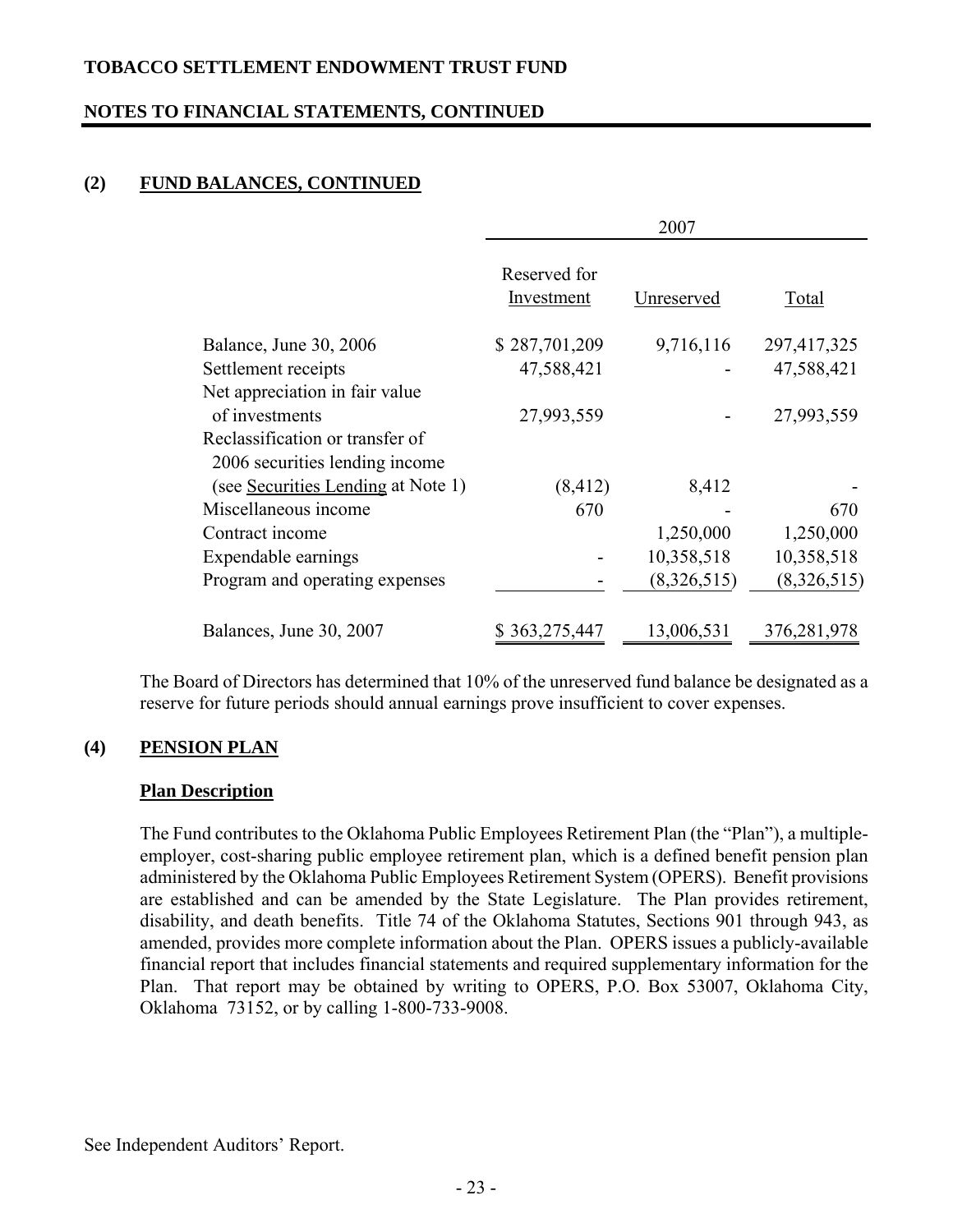# **NOTES TO FINANCIAL STATEMENTS, CONTINUED**

### **(4) PENSION PLAN, CONTINUED**

#### **Funding Policy**

The contribution rates for each member category of the Plan are established by and can be amended by the State Legislature and are based on actuarial calculation which is performed to determine the adequacy of contribution rates. The contribution rates applied to each participating State employee's salary for the fiscal year ended June 30, 2008, are listed below:

| Contributions    |                 |
|------------------|-----------------|
| State Employees' | State Agencies' |
| All Salaries     | All Salaries    |
| $3.5\%$          | $12.5\%$        |

The Fund's contribution of \$40,268, \$28,489, and \$21,228 to the Plan for the years ended June 30, 2008, 2007, and 2006, respectively, was equal to the Fund's established required contribution.

#### **(5) OPERATING EXPENSES**

The State Constitutional amendment creating the Fund also provides for the payment of authorized administrative expenses of the Office of the State Treasurer and the Board of Directors. State statutes further specify that the State Treasurer shall provide any necessary staff support to the Board of Investors and may request funding for the cost of up to two full-time equivalent employees.

Effective July 1, 2007, both Boards have approved that \$105,000 be provided to the Office of the State Treasurer as funding for staff support to the Board of Investors for FY2008. During 2007, State statutes were amended and specify that annual operating expenses shall not exceed 15% of certified earnings. Previously, State statues specified that annual operating expenses could not exceed \$500,000.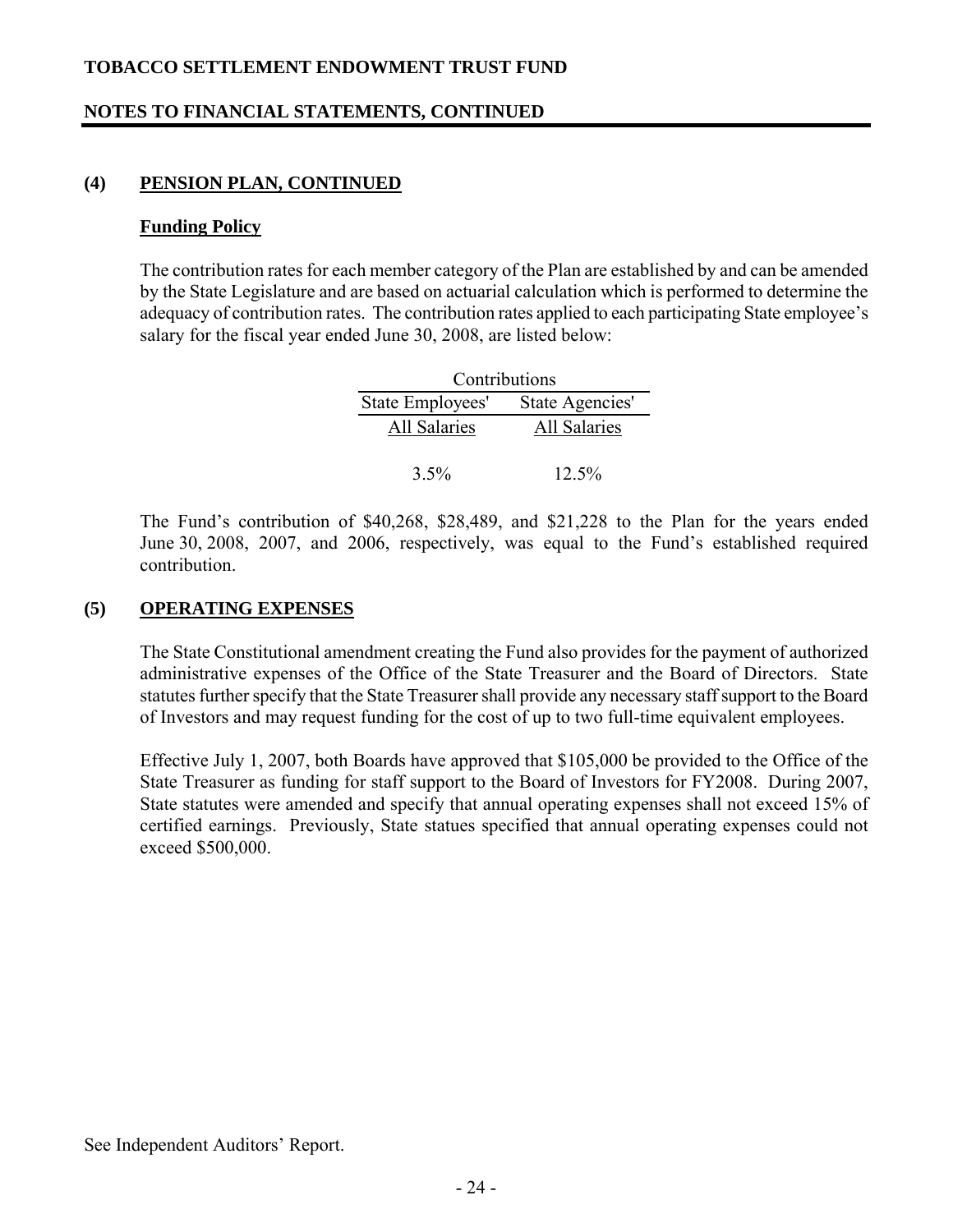# **NOTES TO FINANCIAL STATEMENTS, CONTINUED**

# **(6) COMMITMENTS AND CONTINGENCIES**

#### **Contracts**

The Fund has entered into various contracts to assist in its program operations. The contracts are generally for a commitment of 1 year with options to renew.

#### **Settlement Receipts**

As permitted by the Master Settlement Agreement between the State of Oklahoma and the participating manufacturers, the participating manufacturers have disputed the amount due to the State of Oklahoma based on the final calculation and have placed the disputed funds in an escrow account. For the years ended June 30, 2008 and 2007, the Fund's portion of the disputed final calculation was approximately \$4,700,000 and \$4,900,000, respectively. These amounts were deposited in the escrow account for each of the respective years.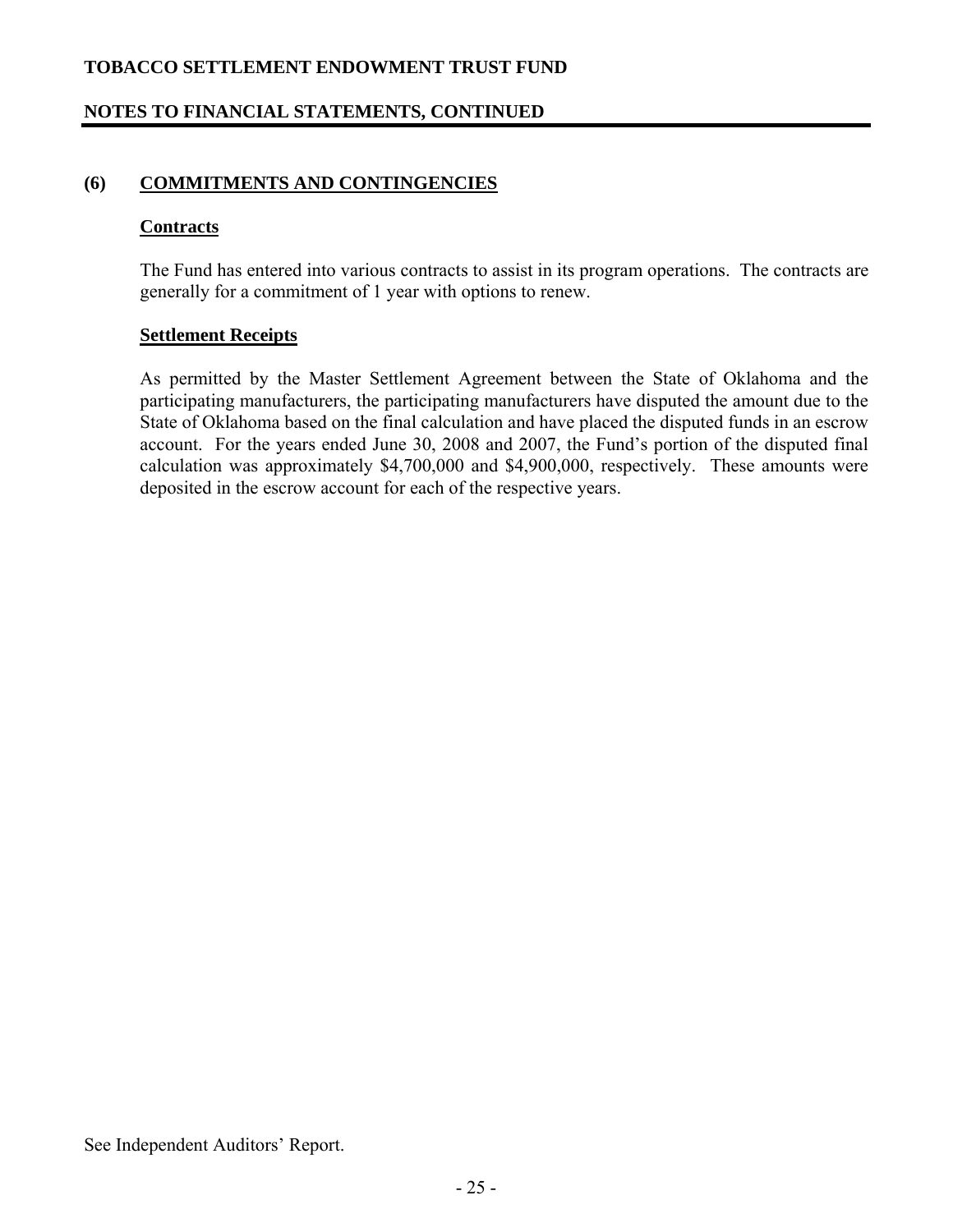### **REPORT ON INTERNAL CONTROL OVER FINANCIAL REPORTING AND ON COMPLIANCE AND OTHER MATTERS BASED ON AN AUDIT OF FINANCIAL STATEMENTS PERFORMED IN ACCORDANCE WITH** *GOVERNMENT AUDITING STANDARDS*

Board of Directors and Board of Investors Tobacco Settlement Endowment Trust Fund

We have audited the financial statements of the governmental activities and permanent fund of the Tobacco Settlement Endowment Trust Fund (the "Fund") as of and for the year ended June 30, 2008, and have issued our report thereon dated September 29, 2008. The Fund is a part of the reporting entity of the State of Oklahoma. Our report includes an explanatory paragraph to emphasize the fact that the financial statements included only that portion of the State of Oklahoma that was attributable to the transactions of the Fund and an explanatory paragraph disclaiming an opinion on required supplementary information. We conducted our audit in accordance with auditing standards generally accepted in the United States and the standards applicable to financial audits contained in *Government Auditing Standards*, issued by the Comptroller General of the United States.

# **Internal Control Over Financial Reporting**

In planning and performing our audit, we considered the Fund's internal control over financial reporting as a basis for designing our auditing procedures for the purpose of expressing our opinions on the financial statements, but not for the purpose of expressing an opinion on the effectiveness of the Fund's internal control over financial reporting. Accordingly, we do not express an opinion on the effectiveness of the Fund's internal control over financial reporting.

A control deficiency exists when the design or operation of a control does not allow management or employees, in the normal course of performing their assigned functions, to prevent or detect misstatements on a timely basis. A significant deficiency is a control deficiency, or combination of control deficiencies, that adversely affects the entity's ability to initiate, authorize, record, process, or report financial data reliably in accordance with accounting principles generally accepted in the United States such that there is more than a remote likelihood that a misstatement of the entity's financial statements that is more than inconsequential will not be prevented or detected by the entity's internal control.

A material weakness is a significant deficiency, or combination of significant deficiencies, that results in more than a remote likelihood that a material misstatement of the financial statements will not be prevented or detected by the entity's internal control.

Our consideration of internal control over financial reporting was for the limited purpose described in the first paragraph of this section and would not necessarily identify all deficiencies in internal control that might be significant deficiencies or material weaknesses. We did not identify any deficiencies in internal control over financial reporting that we consider to be material weaknesses, as defined above.

(Continued)